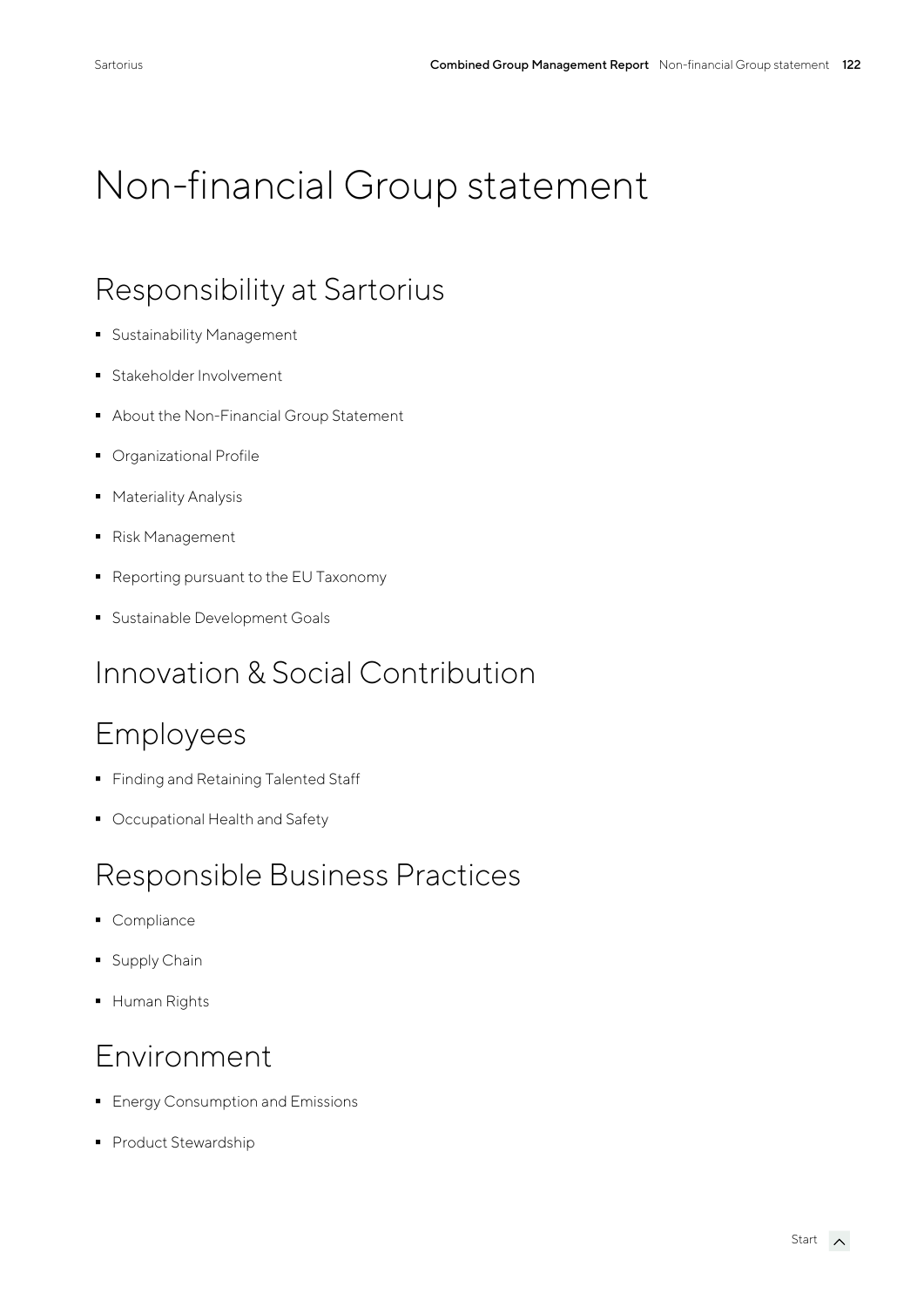# Responsibility at Sartorius

# Sustainability Management

Sartorius is an internationally leading partner to the biopharmaceutical industry. With our technologies, we help researchers and engineers achieve faster, easier progress in the life sciences and bioprocess technology, thus enabling the development of new and better treatments and vaccines and affordable medical care.

Many people in industrialized countries suffer from diseases for which there is as yet no effective treatment. These include cancer, dementia and autoimmune diseases as well as congenital metabolic disorders and infectious diseases. At the same time, many diseases that would have proved fatal just a few generations ago can now be cured or treated effectively. Combined with declining birth rates, this has led to an aging society in industrialized countries where people are expected to remain fit and healthy for as long as possible.

In developing and emerging countries, the availability and affordability of healthcare is well below the standards in industrialized nations: more than half the world's population has either no or inadequate access to medical care. For every second child, initial immunization is an unachievable goal, and it is estimated that 1.5 million children under the age of five die from diseases from which they could be protected with vaccinations.

The purpose of our business is to help our customers develop and manufacture biotechnology-based drugs and vaccines and, in doing so, enable the development and safe production of vaccines and biopharmaceutical medicines to treat serious and, in some cases, rare diseases. The United Nations' sustainability goal 'Good Health and Well-Being' is thus an integral part of our core business.

As a company with a tradition spanning 150 years, sustainability is firmly embedded at many levels in our business. To us, it means operating responsibly over the long term – with respect to customers, employees, investors, business partners and society as a whole. Likewise, it entails handling natural resources responsibly. Sustainable action also means remaining agile and constantly asking ourselves how we can respond to the changing world and make a positive contribution. This concerns the continued development of our business activities just as much as living up to our corporate responsibilities.

As in the previous year, 2021 was once again dominated by the coronavirus pandemic. The pandemic is a challenge facing society as a whole; at the same time, it highlights how Sartorius directly contributes to the goal of "healthy lives and well-being for all at all ages:" with its products and process knowledge, Sartorius is involved in many of the worldwide vaccine projects to combat coronavirus.

Optimization of processes and methods throughout the entire value chain can also make a contribution towards sustainability – this mainly includes the consideration of sustainability in procurement, product development and production. Our product portfolio includes consumables such as filters, pipette tips, cell culture media and bags. These sterile products for use in biopharmaceutical research and development have significant benefits compared to reusable products. Nevertheless, we see potential to reduce our use of natural resources in this area.

In addition, we do believe it is important that we play our part in helping to reduce global warming. In the future, we aim to continue growing strongly while substantially lowering our carbon footprint. To this end, we once again compiled a detailed breakdown of our carbon footprint and refined our targets in the year under review. In our opinion, it is appropriate to focus on  $CO<sub>2</sub>$  emission intensity, as this indicator enables a comparison of the  $CO<sub>2</sub>$  emissions of various companies as well as with economic and international indicators and targets. Correspondingly, our new climate target is to reduce  $CO<sub>2</sub>$  emission intensity, which is defined as the ratio of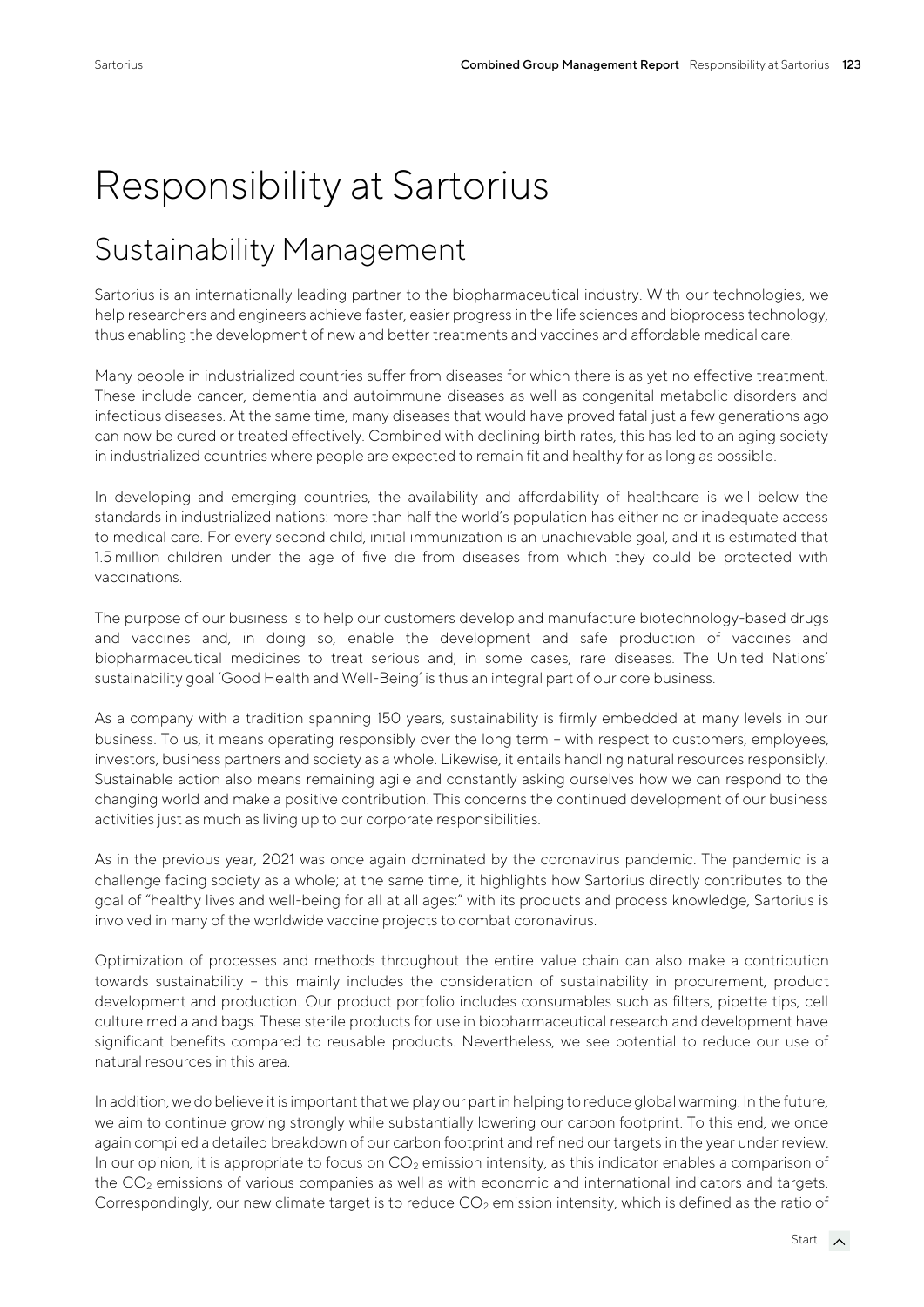CO<sub>2</sub> emissions to revenue. With our new target, which is to lower this indicator by an average of roughly 10 percent per annum, we are exceeding the current ambitions of the European Union and the Science Based Targets initiative.

# Stakeholder Involvement

Sartorius engages in a very close, ongoing dialog with its stakeholders, using this exchange to regularly discuss aspects of sustainability.

We define stakeholders as those persons, companies, institutions and interest groups that are able to influence the success of the Sartorius Group or are affected by the actions of our company. In particular, such stakeholders are our customers, employees, investors, suppliers and business partners, as well as neighboring companies and local residents.

In the reporting year, we had intensive discussions about the subject of sustainability with our customers. During many meetings, we discussed the expectations of our customers and continued cooperation projects. In the reporting year, Sartorius strengthened its dialog with its own staff with two major surveys involving employees.

The results of the stakeholder dialog were discussed in the Corporate Sustainability Steering Committee and, in this way, are taken into account in Sartorius' strategy process. This Committee, which is chaired by the CEO, meet at least once a year.

Sartorius has its performance with respect to its environmental, social and governance-related business practices gauged by means of various sustainability analyses and ratings. In the EcoVadis Rating, Sartorius achieved silver level and, with this score, positioned itself among the best 17 percent of the companies assessed. Sartorius was given an A in the MSCI Sustainability Rating. Sartorius was also given a CDP score of B–.

# About the Non-Financial Group Statement

Sartorius defined non-financial indicators that enable assessment of the impact of its business activities on stakeholders, the environment and society.

This non-financial Group statement was prepared in accordance with the disclosures set out in Section 315b and 315c in conjunction with Sections 289c to 289e of the German Commercial Code (HGB). Pursuant to Section 315b, Subsection 1, Sentence 3 HGB, reference is also made to individual non-financial aspects contained elsewhere in the Group Management Report.

Orientation for the non-financial Group statement is provided by the reporting framework developed by the Global Reporting Initiative (GRI) – the Sustainability Reporting Standards – so that we can ensure transparency and comparability.

The reporting period for the non-financial Group statement is the fiscal year, the reporting cycle is annual. Unless otherwise indicated, the employee-related data covers all Sartorius companies. Unless otherwise specified, the environmental indicators encompass all our production companies, representing 77% of the total headcount.

This non-financial Group statement was audited by KPMG AG Wirtschaftsprüfungsgesellschaft in the form of an audit with limited assurance. The submission of this non-financial Group statement releases our subgroup Sartorius Stedim Biotech S.A. from the obligation of creating its own non-financial statement.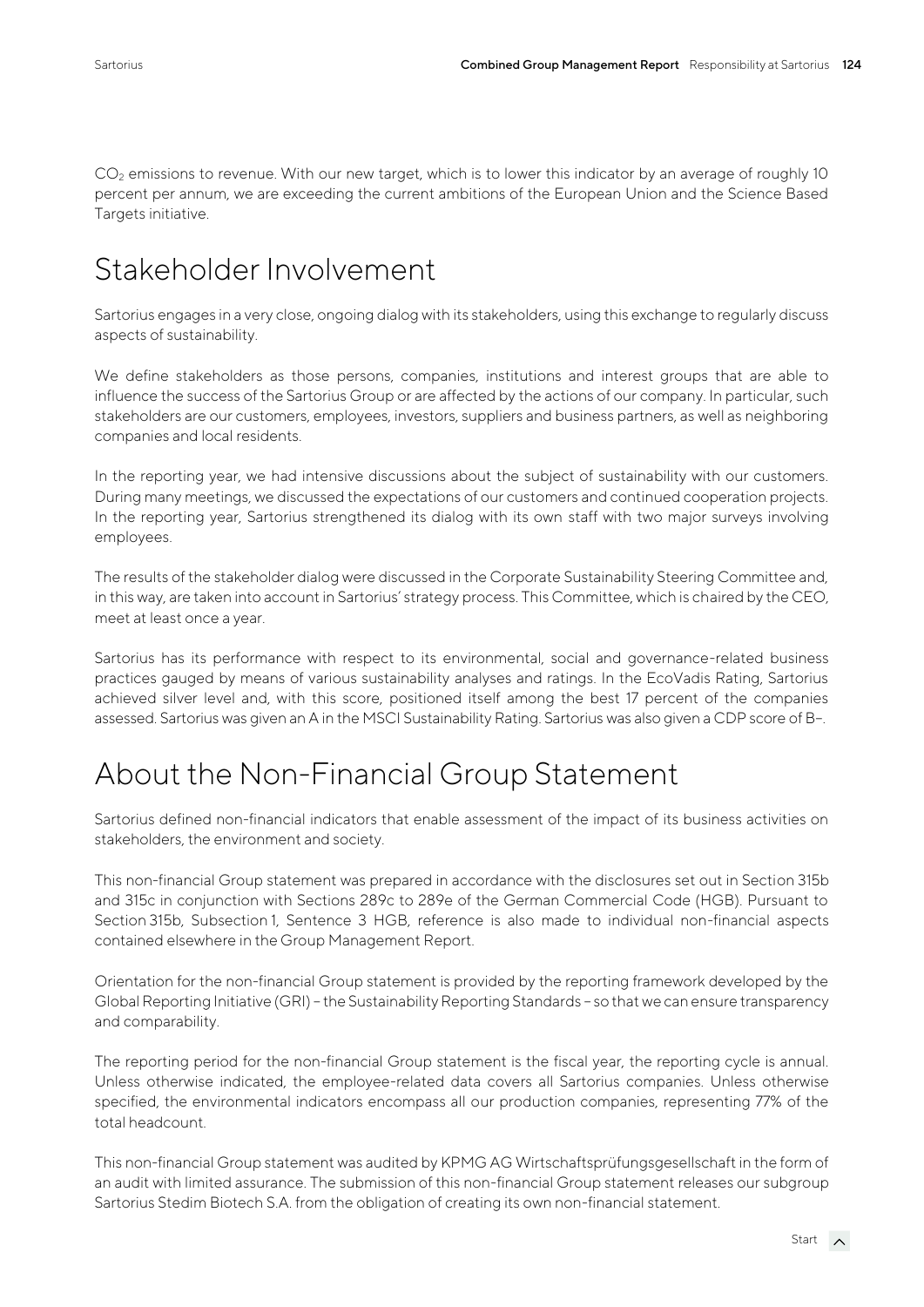# Organizational Profile

We refer to the Group Management Report, pages 24 to 39, sections "Structure and Management of the Group", "Group Business Development", and "Business Model, Strategy and Goals". We also refer to the Opportunity and Risk Report on page 70 and the Notes on page 157.

# Materiality Analysis

Our considerations with regard to materiality are based on the term used in the European CSR Directive Implementation Act (CSR-RUG). We also take our stakeholders' considerations into account.

We conducted comprehensive materiality analyses in 2017 and 2018 to determine the material topics for the business activities of the Sartorius Group.

For reporting in the year under review, we assessed discussions with customers and investors, taking into account the views of managers in Sales, Product Marketing, Research & Development, Production, Purchasing, Quality Management, Legal & Compliance and Corporate Communications. The Executive Board confirmed the results of this process.

In terms of changes in the material topics compared to the previous year, the aspects "water and effluents" and "waste" were also identified as material. As such, the material topics for Sartorius are as follows:

- 1. Advance innovation and, as a result, contribute to improved medical care and promote employment and good working conditions through growth.
- 2. Find and retain employees, protect their health and safety and promote their continuous development.
- 3. Responsible corporate governance and compliance and respect for human rights throughout the supply chain.
- 4. Protect the environment by reducing emissions, optimizing the use of water, reducing waste and assuming responsibility for our products throughout their life cycles.

# Risk Management

Sartorius is responsible towards its employees, the environment, and society. This responsibility must be perceived throughout the entire supply chain. In particular, the company's actions with regard to environmental matters, employee and social aspects, anti-corruption and bribery issues and respect for human rights can lead to non-financial risks. This is why Sartorius strives to consider risks that have an impact on the company, but what is more, to examine the risks Sartorius poses for its environment with its business operations as well.

Risks can occur especially in connection with the manufacture of sterile products used in bioprocesses, since this can require the use of plastics, energy and solvents. Non-financial risks can also occur through the procurement of materials. This is why, when Sartorius is choosing partners and suppliers, it pays particular attention that statutory and ethical rules are complied with.

In the reporting year, no non-financial risks were identified that would have to be reported according to CSR-RUG.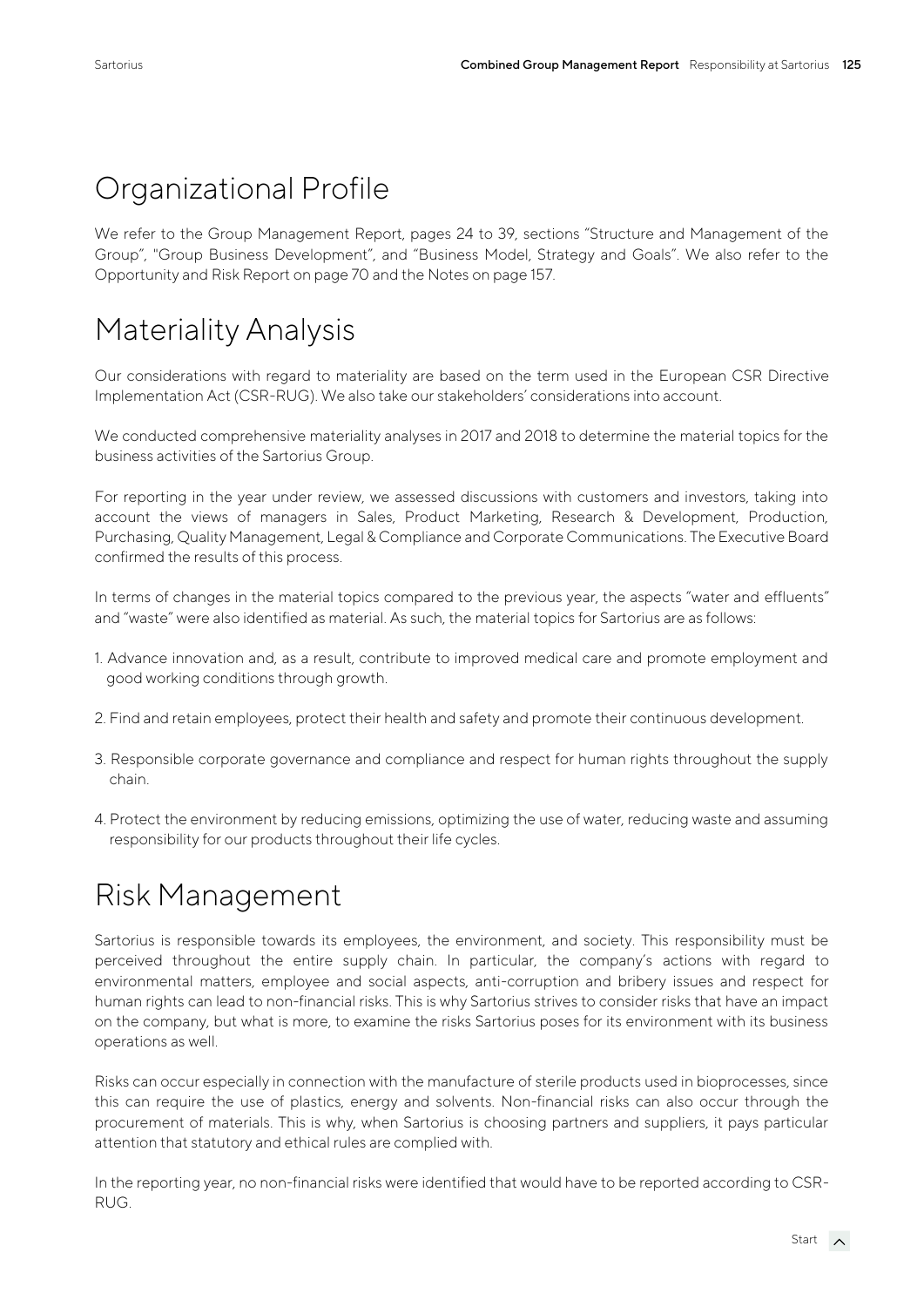The requirements defined in the German CSR Directive Implementation Act (CSR-RUG) are the basis of the ESG risk analysis. Sartorius aims for the greatest possible integration of risk management processes in the company.

# Reporting pursuant to the EU Taxonomy

Developed by the European Commission, the European Green Deal seeks to facilitate the transition to a competitive, resource-efficient and climate-neutral European economy. It is a central plank of the European Union's climate policy and encompasses a variety of measures in the areas of energy supply, transport, retail, industry, agriculture and forestry, and financial market regulation.

The EU taxonomy has been established as part of the European Green Deal. The taxonomy aims to direct private capital toward sustainable investments. The idea is that a common classification system for environmentally sustainable activities across all sectors will boost transparency and standardization, thereby limiting the risk of greenwashing. The mandatory reporting requirements introduced for publicly traded companies in this area are designed to enable recipients to compare the sustainability of different business models.

Six environmental objectives are set out in Article 9 of the Taxonomy Regulation:

- Climate change mitigation
- Climate change adaptation
- The sustainable use and protection of water and marine resources
- The transition to a circular economy
- Pollution prevention and control
- The protection and restoration of biodiversity and ecosystems

In respect of the 2021 reporting year, disclosures are only made at this stage in respect of the first two objectives, "climate change mitigation" and "climate change adaptation." On the basis of relief granted by the EU, the first step is to identify taxonomy-eligible economic activities for these objectives and then report on the shares of total revenue and capital/operating expenditure accounted for by these activities. Eligible for taxonomy are those economic activities that are stipulated and described in the delegated act and that are relevant for the stated environmental objectives.

The calculation of the relevant indicators is performed on the basis of the International Financial Reporting Standards applicable to the consolidated financial statements and includes all fully consolidated Group companies. Total revenue corresponds to the value stated for the financial year in question on the statement of profit or loss. Total capital expenditure is defined as the sum total of gross additions to tangible and intangible assets in the reporting year. Acquired goodwill is not included. Total operating expenditure includes all direct, non-capitalized costs in connection with research and development, renovation measures, shortterm leases and maintenance and repair.

As the acts published so far in relation to the taxonomy regulation only include activities that are particularly relevant to climate change mitigation and climate change adaptation, this spectrum only includes the business activities of a limited section of the economy. With the regulation as it stands, no revenue-relevant economic activities were classified for Sartorius and no taxonomy-eligible revenue was identified. When the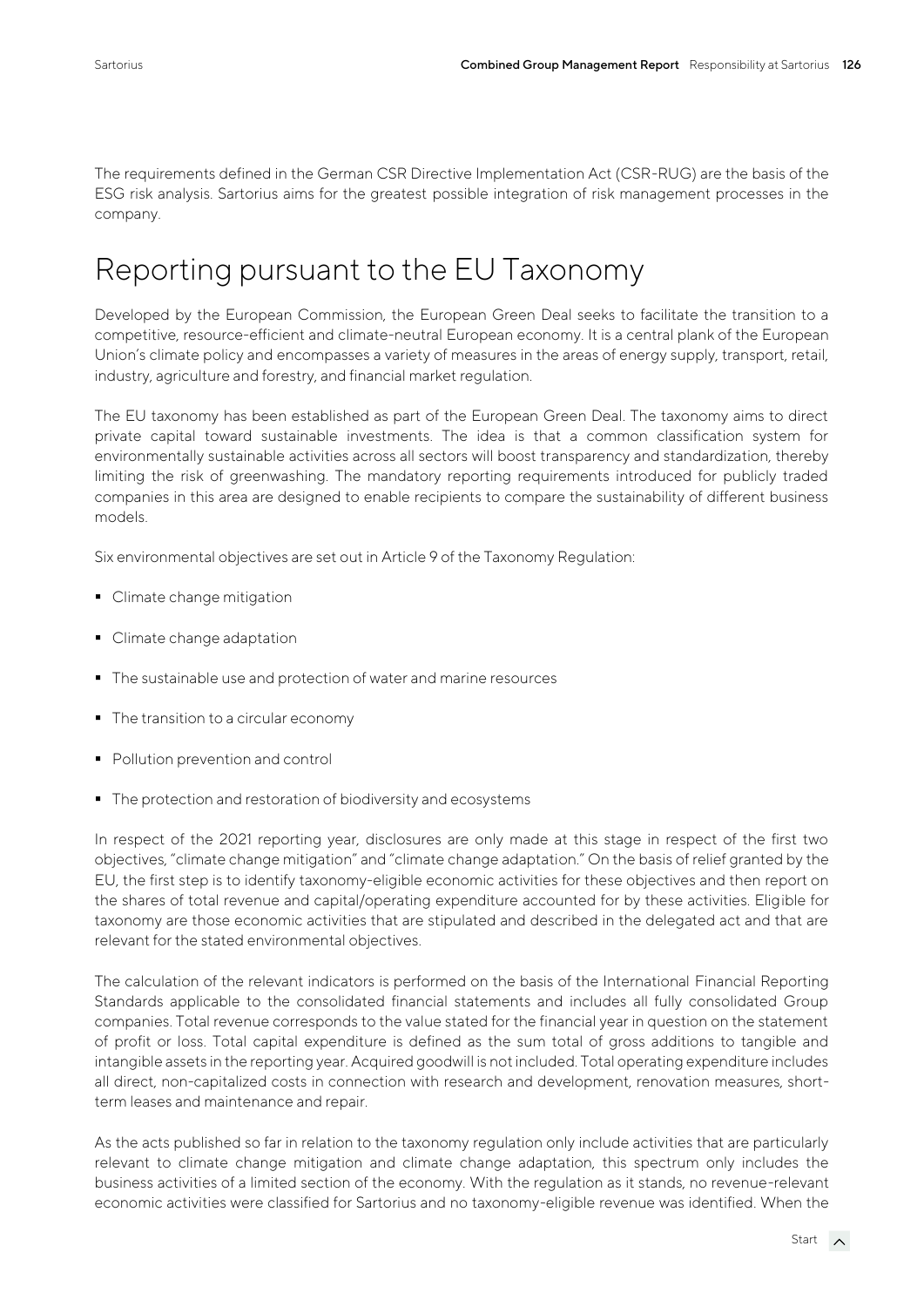reporting obligation is extended to include the remaining environmental objectives, additional economic activities will be included within the taxonomy regulation. Depending on the specific provisions of the regulation, it may be the case that taxonomy-eligible revenues are identified for Sartorius in the financial years ahead.

The analysis of our economic activities in the area of capital expenditure has come to the conclusion that some 60% of our investments are in non-taxonomy-eligible economic activities and some 40% are in taxonomyeligible economic activities. This indicator shows the share of the aforementioned capital expenditure (additions to assets) that relates to the acquisition of products and services from a taxonomy-eligible economic activity and that is listed in Annex I (material contribution to climate change mitigation) of the delegated regulation. This primarily relates to construction activities for the purpose of expanding our production capacity at multiple locations.

Furthermore, non-taxonomy-eligible operating expenses account for 82% of our total operating expenses, with taxonomy-eligible operating expenses accounting for 18% of total operating expenses. This indicator shows the share of the aforementioned operating expenses that relates to the acquisition of products and services from a taxonomy-eligible economic activity and that is listed in Annex I (material contribution to climate change mitigation) of the delegated regulation. In particular, this category includes renovation and maintenance costs in the area of buildings, along with leasing expenses. The majority of the reportable total operating expenses in the 2021 financial year related to research and development expenses that are not currently eligible for taxonomy.

Starting in the 2022 financial year, the relevant economic activities and reporting obligations will be extended. As described above, all six environmental objectives stipulated in the taxonomy regulation will then become relevant. The taxonomy eligibility of the economic activities identified also needs to be verified. This is done using the so-called "technical screening criteria," which comprise three components: firstly, the activities must make a substantive contribution to one of the environmental objectives. Secondly, they must do no significant harm (DNSH) to any of the other environmental objectives. Thirdly, must meet minimum safeguards (pursuant to the OECD Guidelines on Multinational Enterprise, the UN Guiding Principles on Business and Human Rights, the ILO core labor standards and the International Bill of Human Rights). Analysis is still ongoing on the impacts of these changes on our future reporting.

The FAQ published by the EU Commission on February 2, 2022 on the interpretation of certain legal provisions of the delegated act on disclosure requirements under article 8 of the EU Taxonomy Regulation is not taken into account in this non-financial group statement due to its short-term nature.

# Sustainable Development Goals

Sartorius is a signatory to the United Nations Global Compact and supports the 2030 agenda for a sustainable global economy.

The United Nations developed 17 Sustainable Development Goals (SDGs). The governments of all member states have adopted the SDGs; however, their success is largely dependent on the actions and cooperation of everyone involved – especially on the commitment of the private sector. Sartorius accepts this responsibility.

To determine which SDGs are related to Sartorius' business activities, we also conducted a comprehensive materiality analysis in 2018. Sartorius regards nine SDGs as important in connection with its business operations.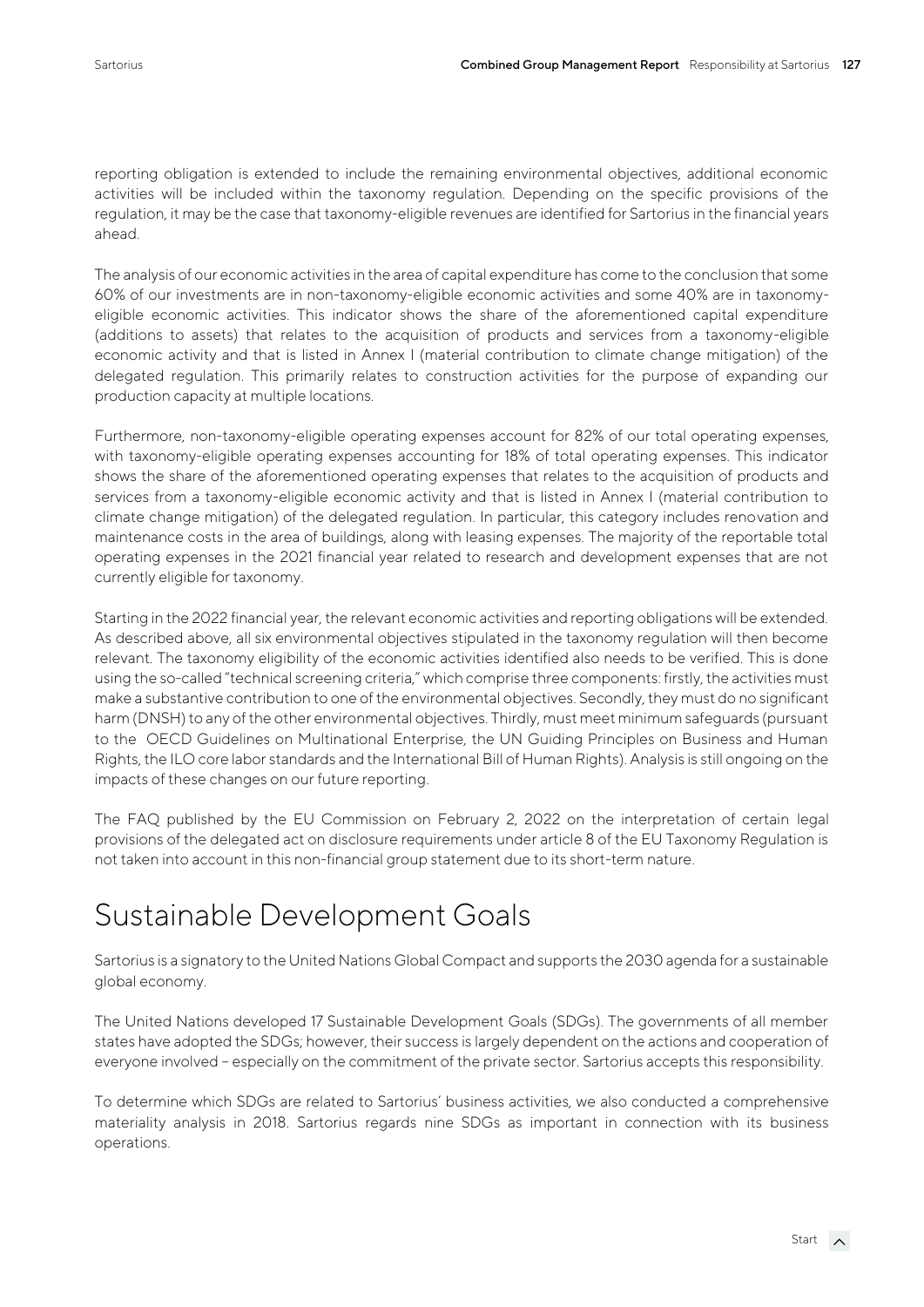

Good health and well-being is - according to the United Nations - considered one of the basic human rights and is a major indicator of sustainable development. It is our mission and our core business to help improve the health of more people. Consequently, good health and well-being are at the heart of our attempts to achieve more sustainability and our corporate purpose directly addresses one of the Sustainable Development Goals.

Quality education empowers people to improve their political, social and economic situations. According to the United Nations it is a basic human right and a requirement for sustainable development. We contribute to this by continuously training our employees and through many forms of support for young scientists.

Gender equality is not only a UN human right, it is also a lever for economic growth. It gives women better access to education, medical care and financial resources. We support equality in our own business activities and expect our business partners to behave accordingly.

Access to clean drinking water was in 2008 recognized as a human right by the United Nations. Within the scope of our product stewardship, we try to keep the water consumption of our products as low as possible throughout their entire life cycle. We also make sure that our business partners also handle water and wastewater responsibly.

Decent work and economic growth are an urgent sustainability goal, as more than 60% of all workers worldwide do not have an employment contract and fewer than 45% of all workers are employed on a full-time, permanent basis. Bad working conditions are often associated with poverty, discrimination and inequality and mainly affect groups of people such as women, people with a disability, young people and migrants. Therefore, at all process stages, we make sure that no human rights are endangered at any point within our supply chain.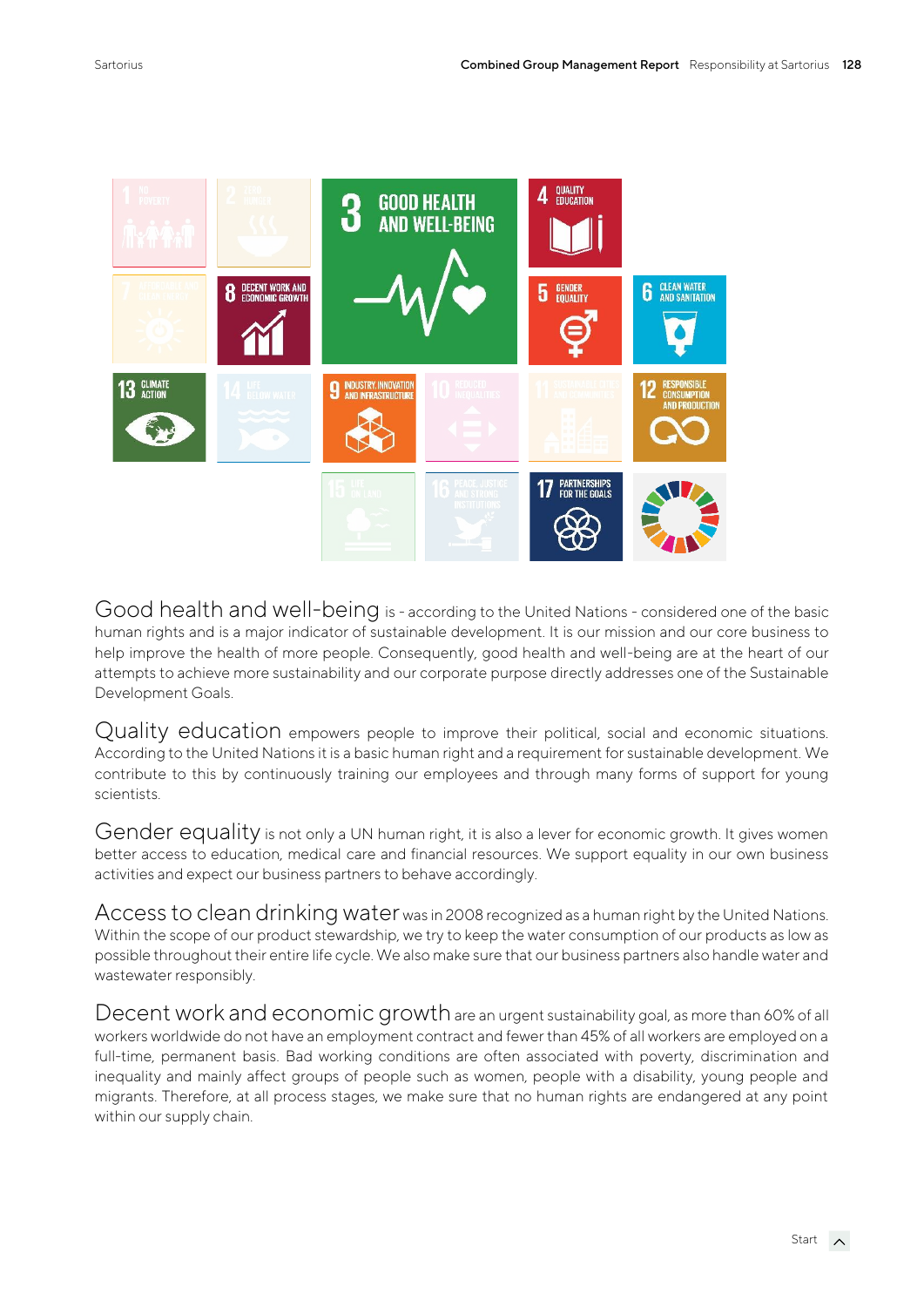Industry, innovation and infrastructure: this SDG aims to expand scientific research in all countries throughout the world. While Sartorius does not have a direct influence on the areas of infrastructure or sustainable industrialization, it does contribute in a wide variety of ways to achieve this innovation goal. By having our production sites serve as centers of competence, we develop scientific expertise at many sites across the globe. Our promotion of young people helps us spread and network the scientific basis worldwide and, as a result, strengthen future innovation activities.

Responsible consumption and production means, among other things, the transition to a circular economy. Sterile plastic products are a key component of Sartorius' product portfolio – for a good reason: the properties of these products are beneficial for the patients at the end of the supply chain, for the environment and for the basic availability and development of innovative medical care. At the same time, single-use products inevitably raise the question of the product's end of life. We are addressing this issue and considering the end of life of our products as well as their overall ecological footprint.

Action to combat climate change is taken within the company and also in our supply chain. Human-induced climate change is one of the greatest challenges of our time. It requires action from everyone concerned, especially the private sector. A key issue is to reduce emissions of  $CO<sub>2</sub>$  and other greenhouse gases. We accept this responsibility within the scope of our climate strategy.

Partnerships to achieve aims are a standard approach for Sartorius. We especially strengthen our innovation activities through partnerships and cooperation agreements. Achieving sustainability targets requires a cooperation approach because they concern the entire supply chain and success can be achieved only through cooperation with customers, suppliers, contractual partners and science.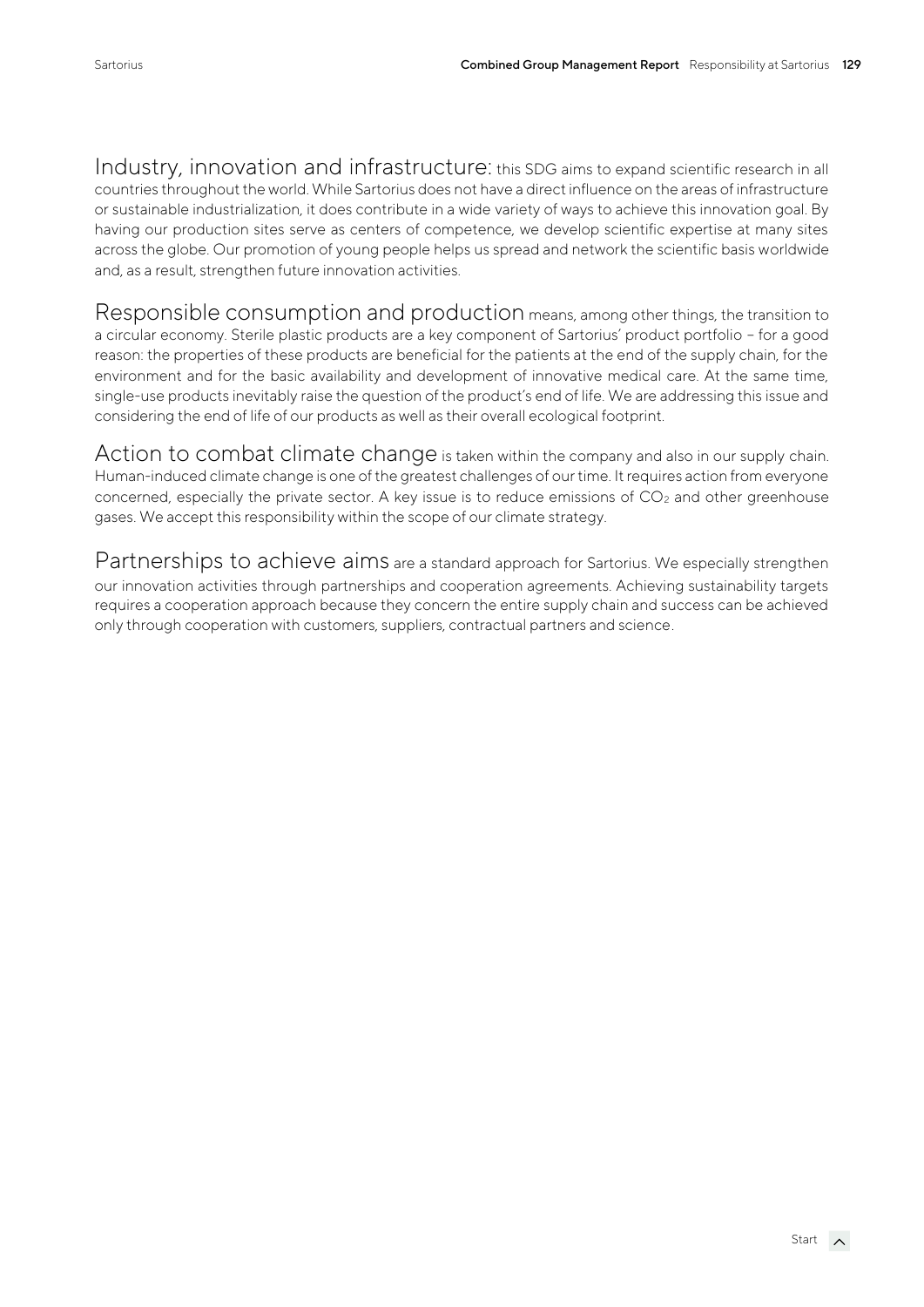# Innovation & Social Contribution



## Why it's important

Our corporate mission is to promote scientific progress in the life sciences, which in turn supports the development of new vaccines, more effective therapies and affordable medical care. In the year under review, as in the previous year, the importance of this mission for society as a whole was underlined by the biotechnology sector's contribution towards fighting the Covid-19 pandemic.

The biopharmaceutical market is rapidly developing – it is an area in which scientific breakthroughs leading to new therapies occur at a high rate. At the same time, it still takes about ten years to develop a new pharmaceutical drug and this remains cost-intensive. Our aim is to help our biopharmaceutical customers develop and produce biopharmaceuticals more efficiently.

From day one of its incorporation, Sartorius has worked to maintain an open exchange with the scientific community and, in this way, has driven forward scientific insights and precisely tailored product development. Our goal is to promote scientific thinking and working in society, creating a broader basis for future research and development.

## Our approach

In collaboration with expert scientific groups worldwide, the company's research and development activities are aimed at making a contribution so that new active pharmaceutical ingredients are discovered faster and drugs can be produced efficiently. In this way, we want to bring about benefits for society, support sustainable development and, at the same time, strengthen the company's growth.

The innovation activities of the Sartorius Group are based on three pillars: first, specialized in-house product development, second, research cooperation agreements with partners such as scientific institutions and, third, integration of complementary technologies through acquisitions. While product development is assigned to the respective board members, Corporate Research works across the different divisions under the control of the CEO.

Sartorius is involved in many research partnerships covering a wide range of subjects. Forms of collaboration vary from single cooperation agreements to partnerships with institutes and scientific facilities. Both of these make up about 40% of the cooperation agreements. Sartorius also carries out research work in consortia, to which the company contributes its own scientific findings.

Often, new approaches arise from the interdisciplinary collaboration of various experts. Because of this, our approach is to bring experts from science startups and industry together and encourage networking and the sharing of ideas. This is conducive to the generation of new and creative ideas and thus supports scientific progress.

Supporting young scientists is important to us, as this creates the basis for scientific progress in the future.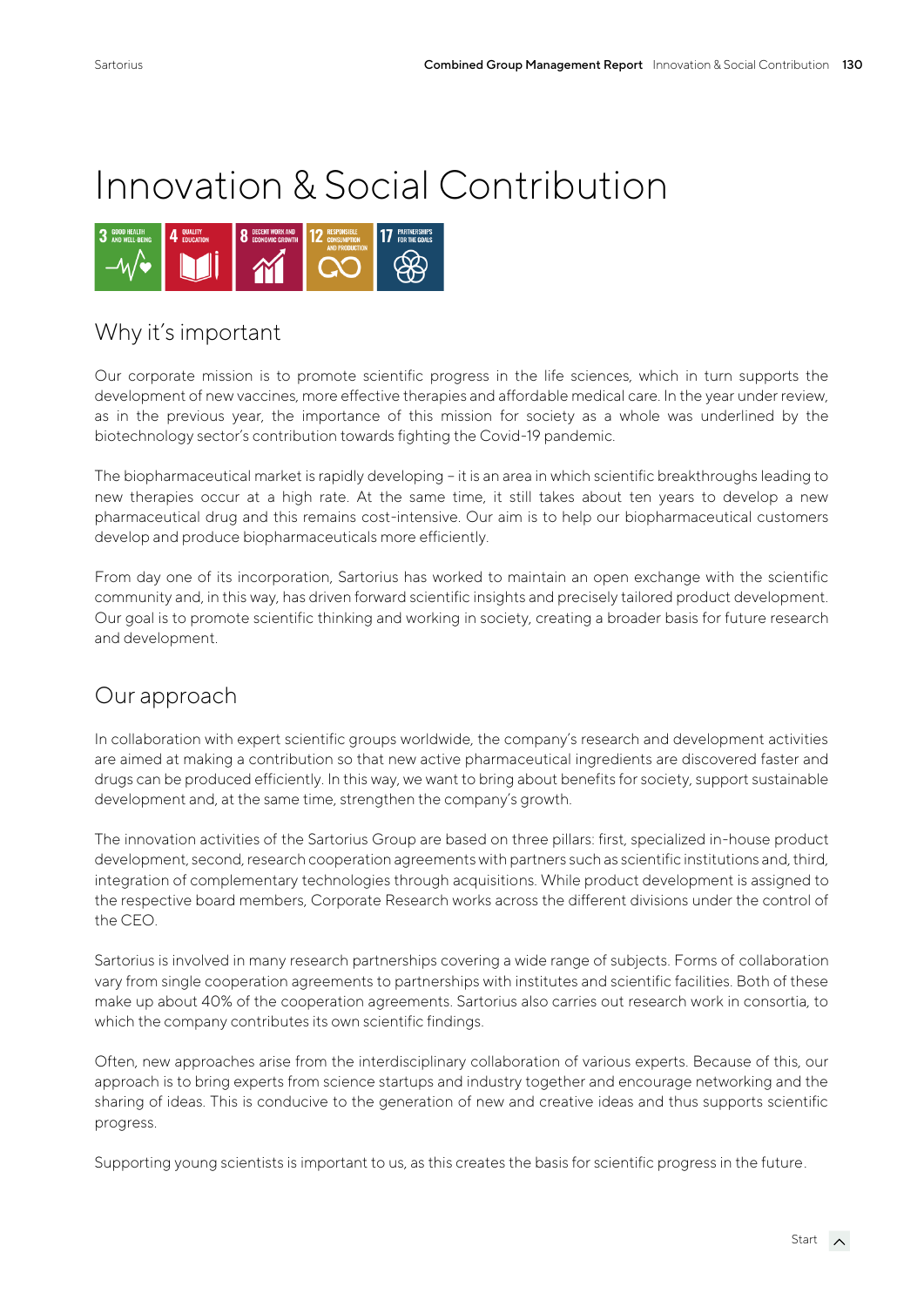#### Our performance

In past years, technologies from Sartorius have been used in the development and production of vaccines to combat various diseases, such as Ebola, Zika and H1N1. In the reporting year, the company's products and process knowledge made a significant contribution towards fighting the Covid-19 pandemic: Sartorius is involved in most vaccine projects throughout the world.

In accordance with its innovation concept, Sartorius strengthened its position with acquisitions during the year under review. Details about these acquisitions and corresponding expansion of the product portfolio and service spectrum can be found on pages 25 ff of the Group Management Report. Pages 33 ff of the Group Management Report contain information about our research and development activities.

By expanding its research cooperation agreements, Sartorius supports the development and production of biopharmaceuticals worldwide and, hence, improves the availability of innovative medical care in the long term. We also seek to improve the sustainability of our products through cooperation agreements. More information about product stewardship can be found in the Environment section from page 144.

In the year under review, Sartorius also engaged in various partnerships and cooperations, both with other companies and with scientific institutions.

A partnership between Sartorius and RoosterBio – a provider of cell banks, media and bioprocess systems – aims to combine technologies and tools in a way that facilitates the faster, more effective and more costefficient development of stem cells and therapies. The two companies wish to harness the data from the partnership to provide shared learning and development resources for the growing cell and gene therapy sector.

In tandem with BRAIN Biotech AG, headquartered in Germany, Sartorius is researching and adapting the pioneering CRISPR–Cas genome editing nuclease for specific applications in life sciences. Genome editing enables targeted and pinpoint insertion, deletion and modification within the genome of a living organism. In terms of biopharmaceuticals, these genetic scissors could pave the way for new therapies, thereby increasing the chances of a cure for many different illnesses, such as cancer, neurodegenerative diseases, and hereditary diseases.

Sartorius has entered into a partnership with McMaster University in Hamilton, Canada, with the aim of improving the production process for antibody- and virus-based treatments for illnesses such as COVID-19, cancer and genetic disorders. Initially scheduled to run for four years, this partnership intends to generate highly effective research that will make treatments available on a wider scale and innovative medications more affordable.

Sartorius supports the Penn State University, where it is helping the Sartorius Cell Culture Facility become a reality. As the twelfth core facility of the Huck Institutes of the Life Sciences, this laboratory is part of a collaborative biotechnology ecosystem. These facilities are available to researchers from across Penn State, as well as other academic and commercial researchers. They not only contain equipment that is effectively out of reach for smaller laboratories on account of its complexity and cost level, but also offer the expertise required to operate such equipment.

In partnership with the French 3D Innovation Lab program, a technology platform for innovations in bioscience and health care, the Université de Lyon and Sartorius will set up a shared 3D bioprinting laboratory. Sartorius will provide expertise and equipment, e.g. automated high-throughput bioreactor systems, highspeed virus quantification devices, and in-depth knowledge of polymer science in terms of health-care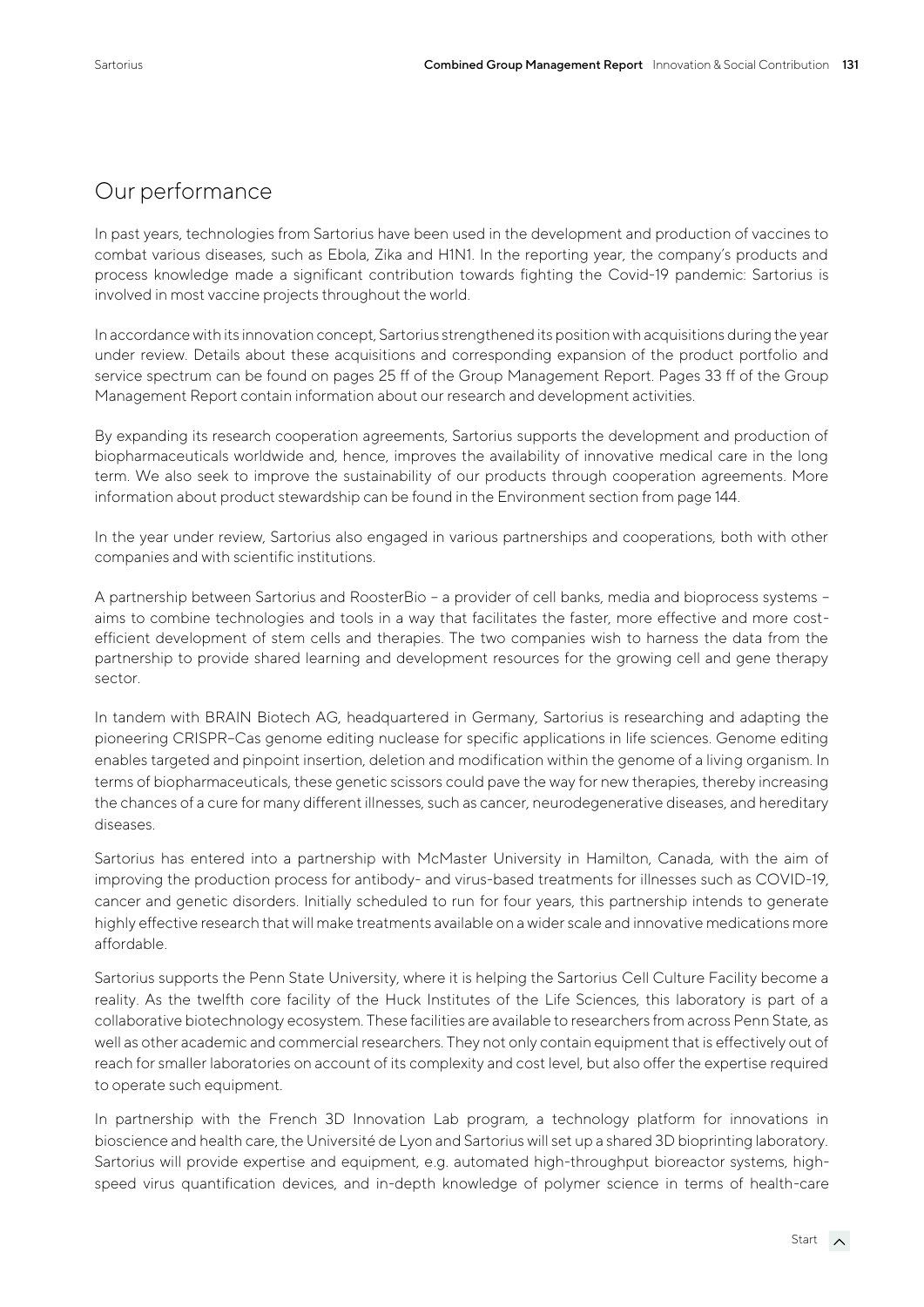applications. Technology will make it possible to develop systems for the bioproduction of therapeutic agents based on the 3D bioprinting of cell tissue.

Live-cell imaging using artificial intelligence (AI) can help to convert large quantities of visual data into biological insights in an automated process. In order to develop more precise AI models, Sartorius has instigated the "Cell Instance Segmentation Challenge" on Kaggle, the world's largest online community for data scientists and machine learning experts. As part of this project, more than 1,700 data scientists are working together to help researchers gain better insights from their experiments. Ultimately, this could lead to new treatments for millions of people with certain conditions.

In the year under review, Sartorius also initiated the LifeScience Xplained | Sartorius Award for New Communication with a prize of €10,000. The 2021 winner received the award in recognition of the creative and entertaining videos on his YouTube channel "M.E.G.A.," where he shares his knowledge of molecular biology in an engaging and easy-to-understand way.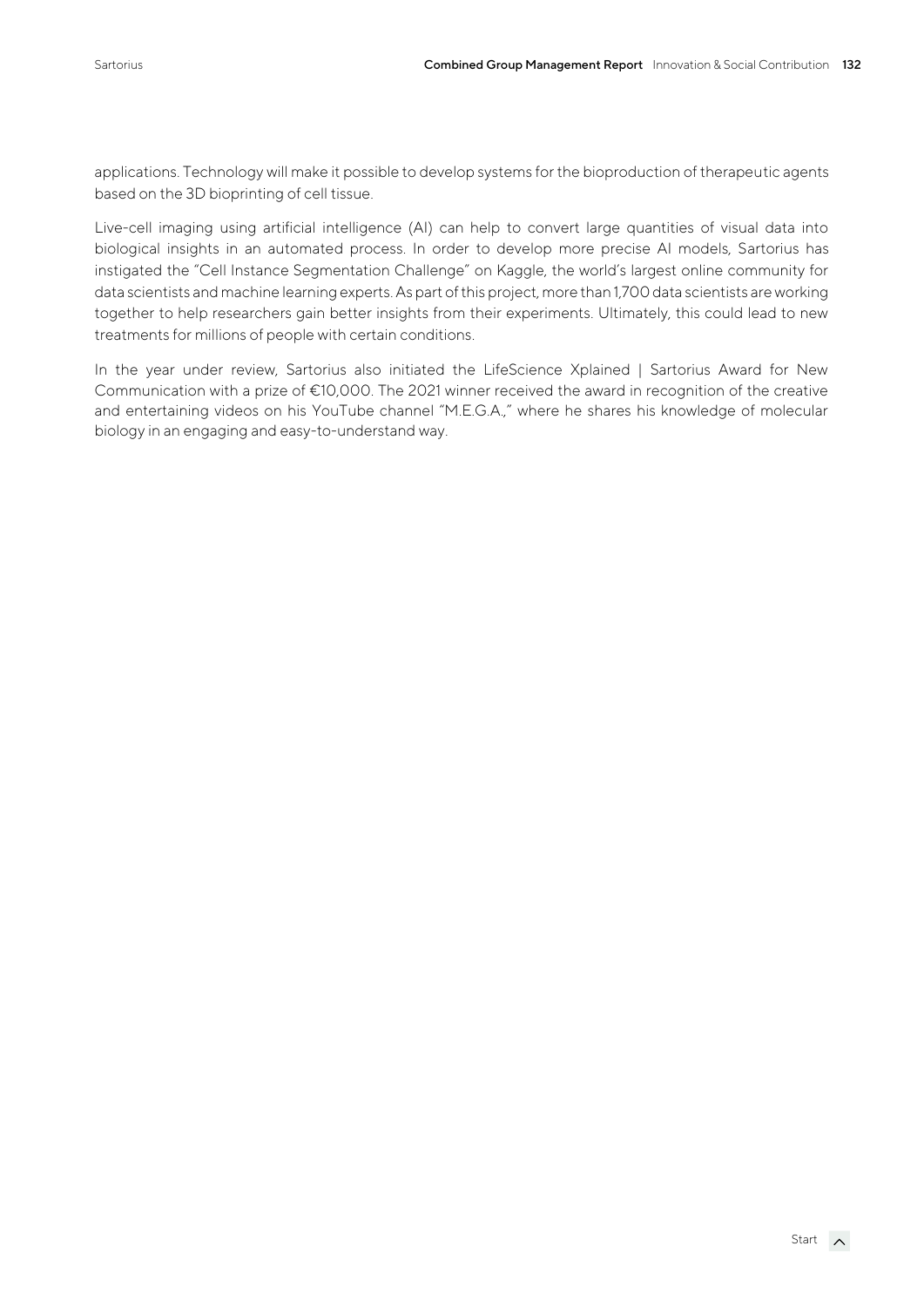

# Finding and Retaining Talented Staff

## Why it's important

Sartorius is growing strongly. We continually gain talented and well-qualified employees and build their loyalty to ensure the success of the company in the future as well. In the process, one particular challenge all over the world is to recruit experienced specialists for the company. Currently, 13,832<sup>1</sup> employees contribute to Sartorius' success. Continuing professional development, assumption of responsibility and opportunities to advance within the company are important for our employees' satisfaction. These competences safeguard their employability and open up new professional prospects for them.

As a globally operating company, we do business in many different regions and markets. Sartorius employees from 110 countries work together. The interplay of a variety of perspectives and experiences helps us understand our customers better, develop tailored solutions and remain competitive in a global economy. We believe that a working environment of mutual trust, appreciation and respect brings the best work results and increases our employees' motivation and creativity as well as their loyalty.

#### Our approach

To acquire personnel, our approach is to focus on the things that are important for existing and potential employees and make them known throughout the world. According to our analysis, all of them are factors that are likely to create trust in the future: the company's brand leadership, its sales growth and margin development, its internationality and innovation activities and – last but not least – the individual's opportunities for development within the company. A meaningful mission and the perceptible assumption of social responsibility are also important for many job applicants.

Sartorius has hired 4,381 new employees since January 2021. On account of rapid growth, the previous onboarding process was optimized in order to induct new employees quickly and efficiently. Effective onboarding is designed to ensure that new employees quickly feel included within the Sartorius team so that they can make a positive contribution from day one.

We strive to offer our employees good working conditions to encourage them to apply their skills in the best possible manner. The approaches that we pursue throughout the Group are defined in our policy on work practices and social standards. To improve the accuracy of its measures to create good working conditions, Sartorius conducts two global employee surveys each year. Known as "Pulse Checks," these surveys are conducted each spring and each fall, addressing a range of topics such as employees' perception of the corporate and leadership culture, of their own workplace and work satisfaction in general. All employees are asked to suggest improvements. By virtue of this regular and systematic feedback on leadership culture and

1 The following employee figures include all employees of the Sartorius Group except for apprentices, interns, permanent absent employees and employees in the leave-of-absence phase of partial retirement. Numbers are reported as head counts.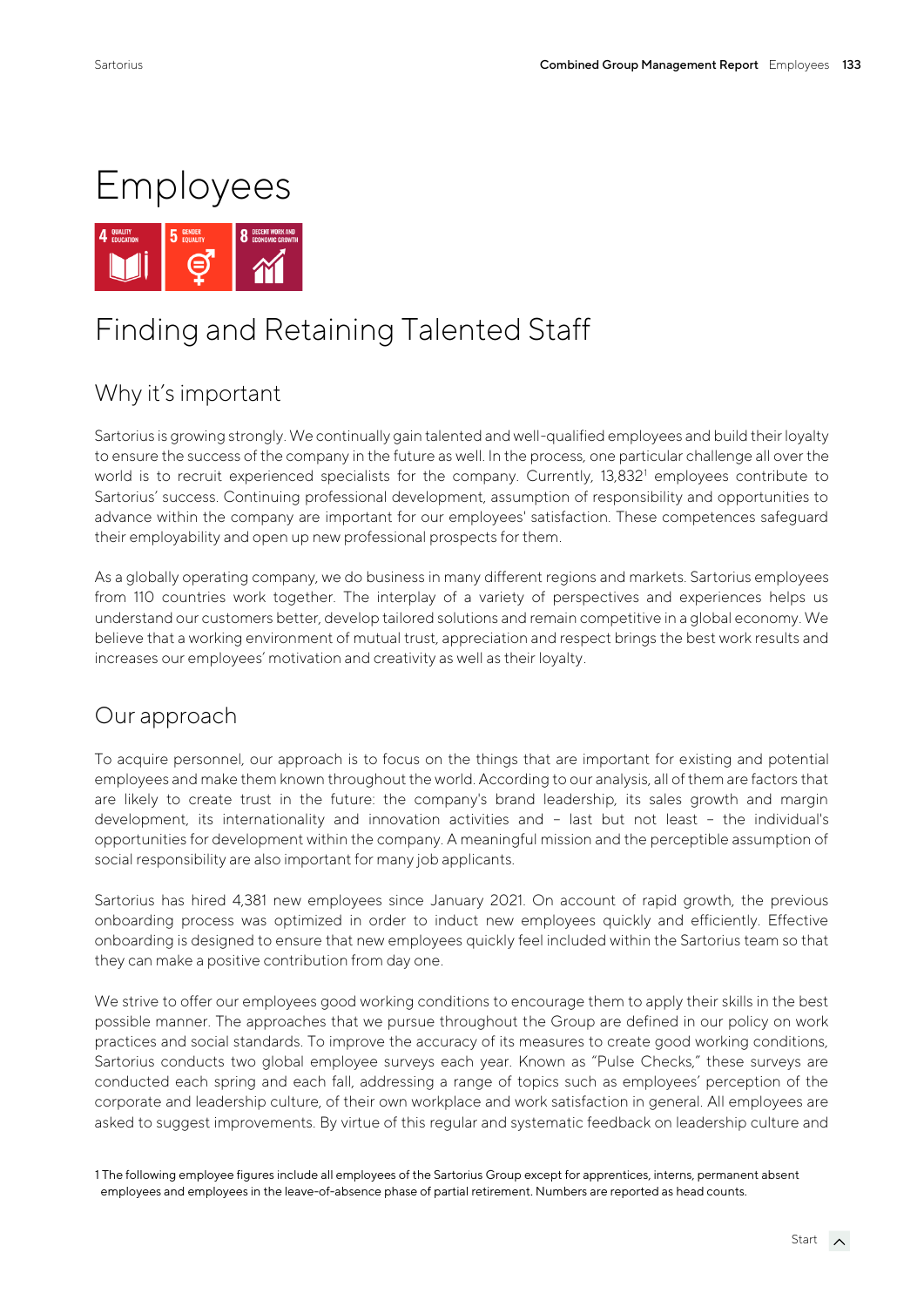working conditions, executives and the HR department can respond swiftly and initiate any necessary improvement measures. We believe there is considerable potential in discussing the results within individual teams and jointly devising suggested improvements.

Annual performance reviews between employees and their managers also provide a forum for discussing performance, targets and individual development opportunities. In the year under review, the performance development process was conducted digitally with the support of the system. This approach improves the consistency and transparency of the process in terms of setting and agreeing expectations for each HR development cycle; it also makes it possible to agree individual development plans for employees that foster their continued development.

Our employees should be able to develop personally and professionally throughout their professional lives. We firmly believe that all employees have their own talents and that they can contribute these talents in a variety of useful ways. We have therefore expanded our learning opportunities to include digital self-study offerings accessible to all employees and have added online seminars to the portfolio in order to be able to offer a broader selection of content.

In our view, ensuring effective leadership at all levels of the organization is central to supporting our further growth ambitions. In 2021, we focused on top-level employees and executives and will further expand the scope in 2022.

To create the same opportunities for people regardless of their life situations, we have installed a flexible work scheduling model at many of our companies. Employees are often able to take advantage of flextime, parttime and teleworking options.

In addition to flexible work schedules, our response to the need for work-life balance includes child care opportunities in Göttingen. Here, for example, there are offers for children during school vacations, and a day care center is available close to the company on the Sartorius Campus. As an inclusive day care center, it is also open to children with disabilities. It's part of our corporate culture that fathers also take family leave at Sartorius.

Measures that promote equal opportunity in our company include the creation of transparency on salary structures. The majority of salaries at the German companies are linked to the rates agreed with the IG Metall trade union, with some paid in accordance with rates established for IG Bergbau, Chemie, Energie. The remuneration paid to employees in France and Austria is also based on trade union rates. Using the union rates makes our remuneration more transparent.

Works councils or other legally mandated bodies represent the interests of the workforce. In Germany, there is also a Group works council comprising members of the local works councils at all operating companies.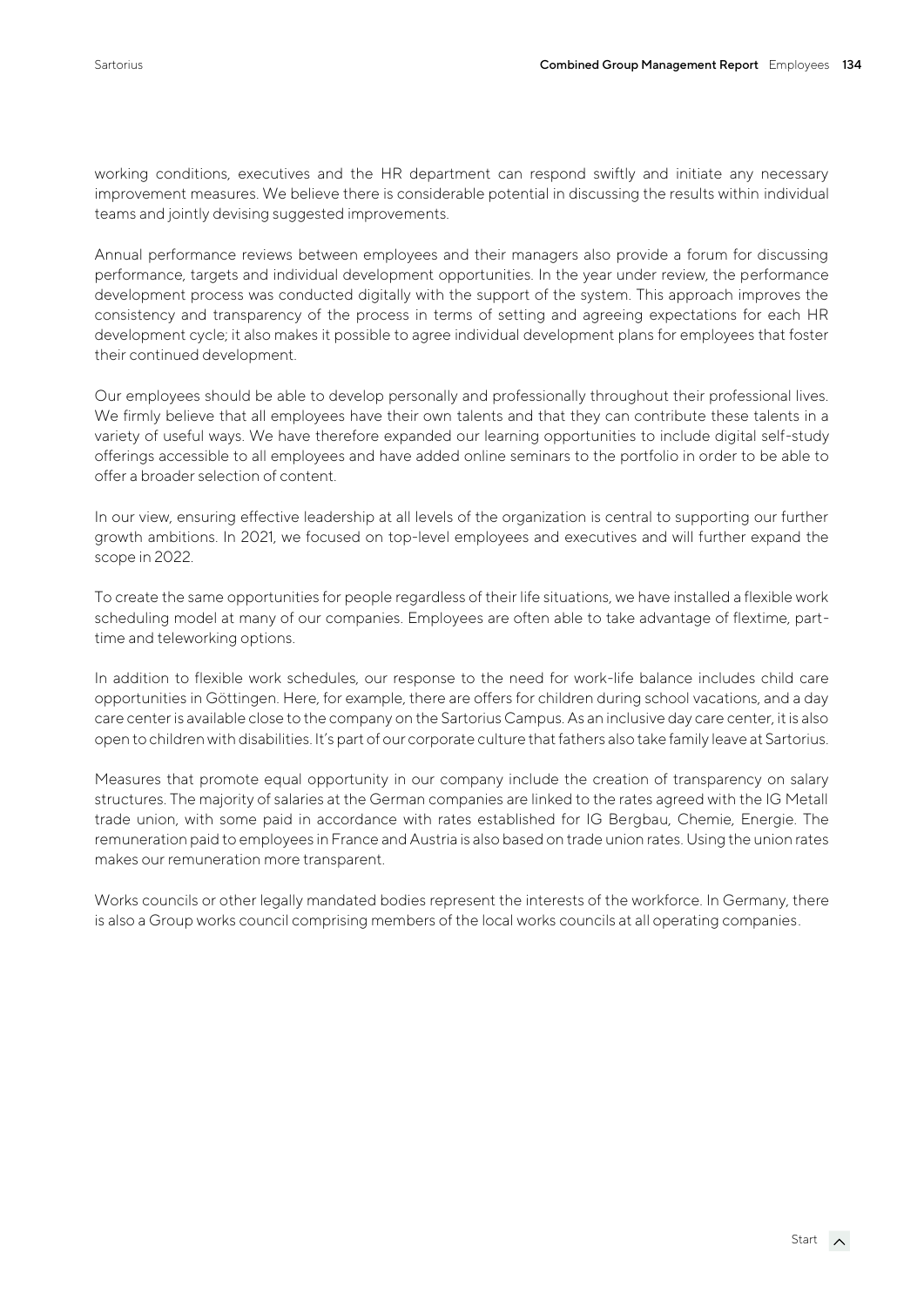#### Our performance

To us, education is a valuable asset, and we consider it part of our corporate responsibility to support it and make it accessible within our sphere of influence.

During the reporting year, 167,600 hours were invested in training measures – on average 12.2 training hours per employee<sup>1</sup>. .

#### Average Training Hours by Region and Gender<sup>1, 2</sup>

|       | <b>EMEA</b> | Americas | Asia   Pacific | Total |
|-------|-------------|----------|----------------|-------|
| Women | 11.4        | 13.7     | 16.0           | 12.5  |
| Men   | 11.3        | 13.7     | 13.2           | 12.1  |
| Total | 11.3        | 13.7     | 14.2           | 12.2  |

1 Reports for 2021.

2 Companies acquired during the year are not included and, in accordance with the reporting guidelines, are only reported in the next reporting year. Companies that were consolidated last year report in full this year.

Over the past five years, Sartorius has recruited 10,447 new employees. At the end of the reporting year, women made up 39.3% of the total workforce, which is a slight increase over the previous year.

In the reporting year, 7.0% or 973 people worked part-time at the Sartorius Group, 372 more than in 2020; most of them are in Germany.

#### New Hires by Region, Gender and Age Group<sup>1,2</sup>  $\ddot{\phantom{0}}$

|                 | <b>EMEA</b> | Americas | Asia   Pacific | Total |
|-----------------|-------------|----------|----------------|-------|
| Women           | 1,043       | 524      | 250            | 1,817 |
| $\leq$ 29 years | 558         | 226      | 107            | 891   |
| 30 - 49 years   | 416         | 219      | 142            | 777   |
| $\geq 50$ years | 69          | 79       |                | 149   |
| Men             | 1,564       | 616      | 384            | 2,564 |
| $\leq$ 29 years | 687         | 266      | 156            | 1,109 |
| 30 - 49 years   | 758         | 263      | 222            | 1,243 |
| $\geq$ 50 years | 119         | 87       | 6              | 212   |
| Total           | 2,607       | 1,140    | 634            | 4,381 |

1 Reports for 2021.

2 Employee figures are shown as headcount.

The success of our measures to create a positive working environment is reflected in permanently low attrition rates. Excluding expired fixed-term contracts, Sartorius had an attrition rate of 8.4% in the reporting year, or 1.3 percentage points above the already low level of the prior year.

As a result of the consistently high number of new hires, the average seniority decreased slightly. In 2021, about 60% of all employees had been with Sartorius for fewer than five years, while around a seventh had been with the company for 15 years or more.

1 Companies acquired during the year are not included and, in accordance with the reporting guidelines, are only reported in the next reporting year. Companies that were consolidated last year report in full this year.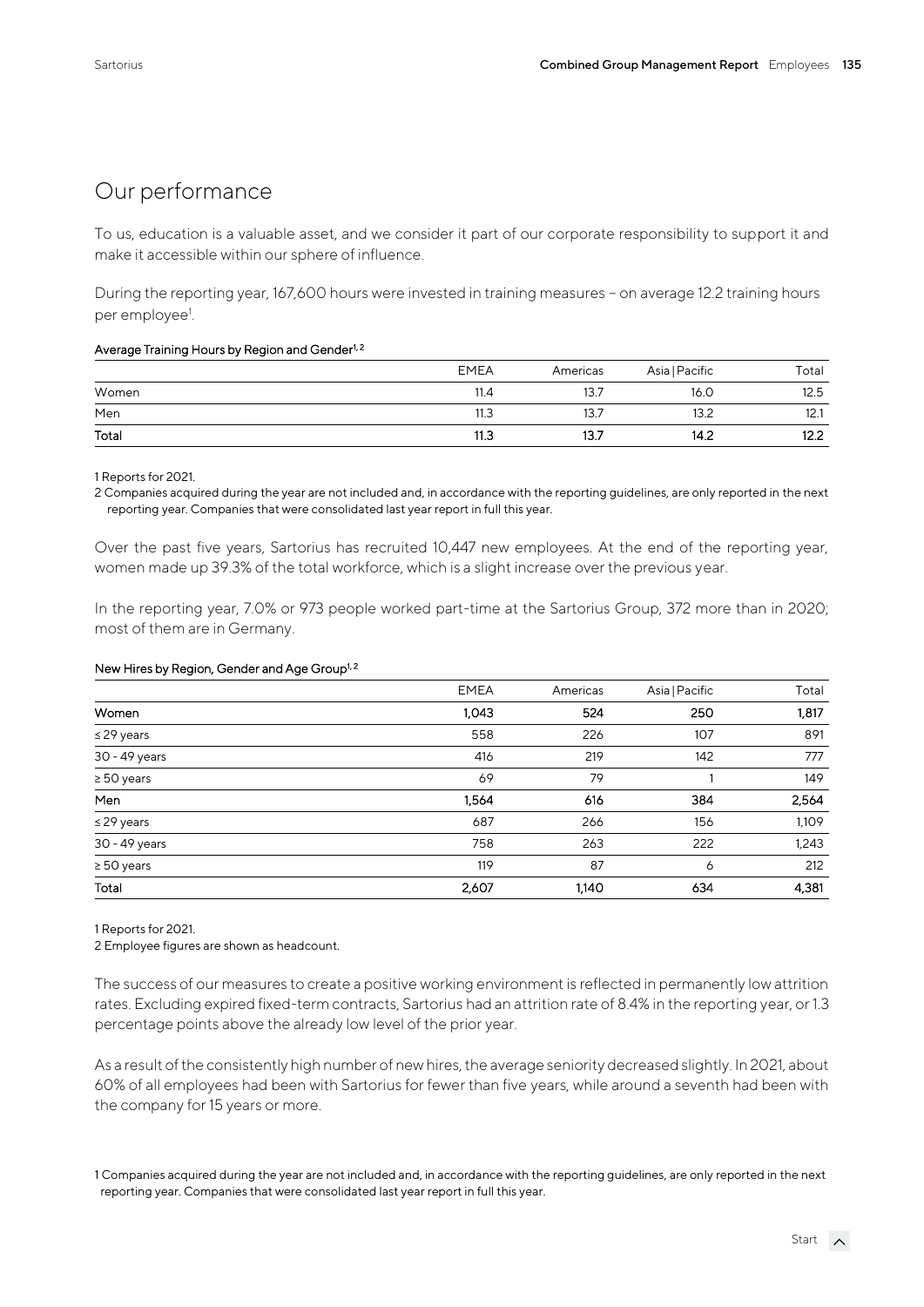|                 | <b>EMEA</b> | Americas | Asia   Pacific | Total |
|-----------------|-------------|----------|----------------|-------|
| Women           | 321         | 116      | 87             | 524   |
| $\leq$ 29 years | 158         | 28       | 32             | 218   |
| 30 - 49 years   | 109         | 53       | 52             | 214   |
| $\geq 50$ years | 54          | 35       | 3              | 92    |
| Men             | 371         | 126      | 145            | 642   |
| $\leq$ 29 years | 142         | 17       | 32             | 191   |
| 30 - 49 years   | 148         | 64       | 105            | 317   |
| $\geq 50$ years | 81          | 45       | 8              | 134   |
| Total           | 692         | 242      | 232            | 1.166 |

#### Fluctuation by Region, Gender and Age Group<sup>1, 2, 3</sup>

1 Reports for 2021.

2 Employee figures are shown as headcount.

3 Without expired fixed term contracts.

Due to the significance for the development of the company, the number of employees at Sartorius is very relevant and is reported regularly by management. More information about "Employees" can be found in the Group Management Report on page 48.

# Occupational Health and Safety

#### Why it's important

Our employees' safety is our responsibility. The health of our employees is also important to us as a company, which is why we offer support in the form of a variety of preventative health care offers.

As in the previous year, the reporting year was shaped by the Covid-19 pandemic, which created particular demands on the organization of workplace health and safety. The existence of a solid occupational safety organization proved to be a substantial benefit in overcoming the resulting challenges.

#### Our approach

Sartorius has high safety standards to minimize job-related medical conditions, risks to health, and potential causes of industrial accidents. The basic principles and core policies on occupational safety and health protection are defined throughout the Sartorius Group in its corporate policy on workplace safety and health. Occupational safety and the preservation and promotion of the good health of all employees are very important to Sartorius, and management actively encourages them.

Planned, mandatory employee training on topics of occupational health and safety and environmental protection ensure that our staff members recognize risks and avoid them accordingly. Sartorius analyzes all accidents regularly and derives accident prevention measures from them that can also be used for other sites. At our local Group locations, work safety committees confer regularly to discuss measures that promote health and prevent work-related accidents, and inform management of the results of their analysis.

At the Aubagne site, for instance, a cross-unit team works to improve occupational safety and reduce workrelated accidents. Since employee behavior plays a key role in many of the work-related accidents, in addition to making technical improvements the team plans to raise awareness with regard to safety among employees.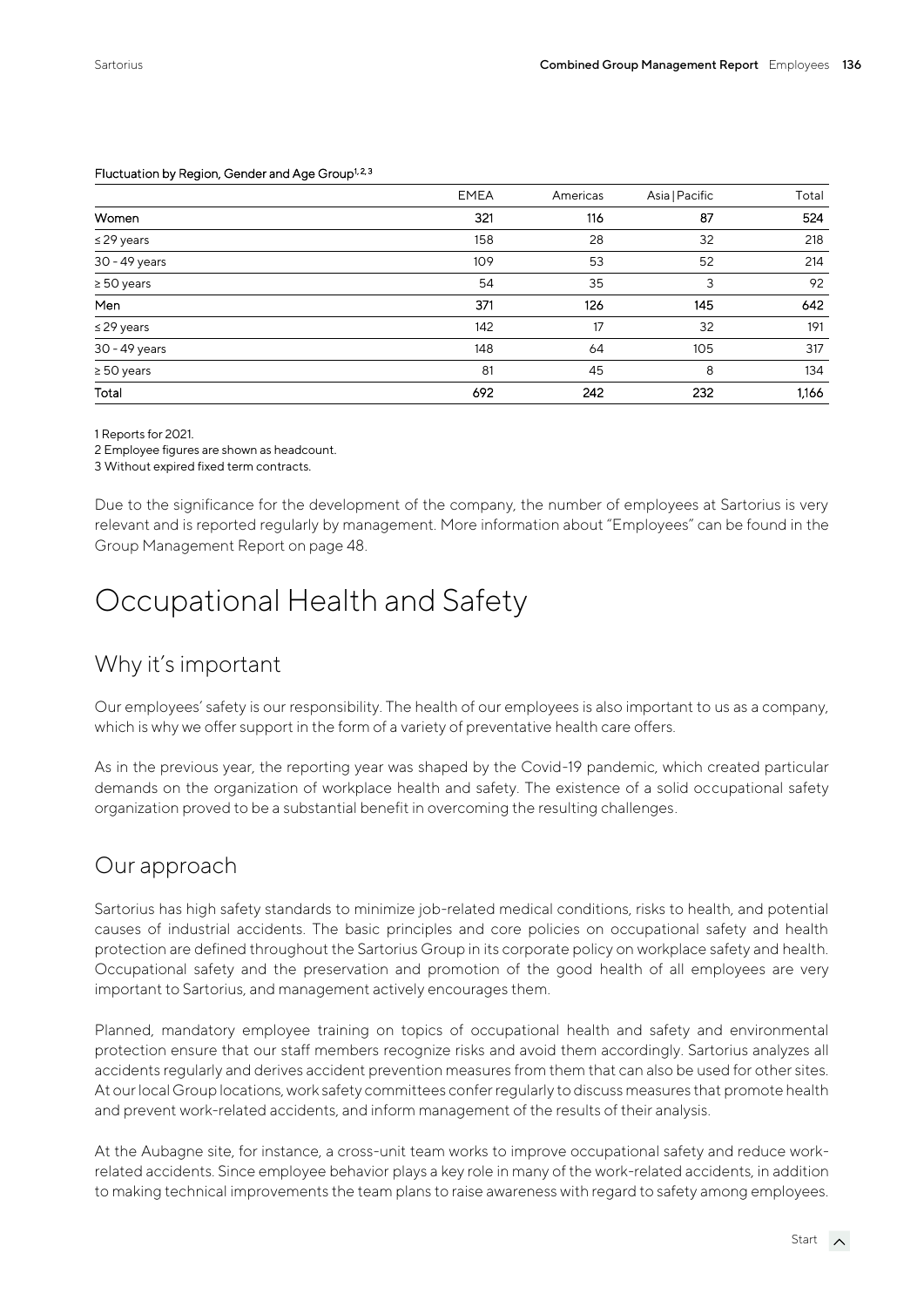More than 1,000 employees – most of them from areas with a higher risk potential – have already taken part in training sessions since the new workshops to raise safety awareness were initiated in 2020. In addition, first aiders took part in a full-day training course to minimize risks. Workshops are offered especially to managers to prepare them so that they can improve safety management in their teams.

The Group's corporate health management policy addresses both the physical and psycho-social elements of health to enhance employee performance and motivation, ensure their employability and reduce illnessrelated costs. Most sites have an in-house medical service. In addition, an external provider is on hand to offer psychological help on any work-related and indeed personal matter. Staff can reach the service via a hotline.

One of our two companies in Beijing, one of our companies in Shanghai and one of our two companies in Bengaluru are certified in accordance with ISO 45001.

Employees from external companies also work for Sartorius, for example, cleaning staff and construction companies. Their safety is also important to us. This is why contractors' employees receive occupational safety instructions before they begin their work. These instructions specifically mention how incidents and accidents can be reported.

During the Covid-19 pandemic, two considerations especially shaped our actions: first, protecting the health of our more than 13,000 employees. Second, maintaining our business operations, on the one hand, to be able to support our customers and, on the other, to ensure our own financial stability. In view of the fact that many of our customers are involved in the development and production of vaccines against the coronavirus, Sartorius has a special social responsibility. It is therefore not an option to reduce personnel in production in order to improve infection protection or to shut down parts of our operations. On the contrary, production was actually expanded.

Our well-established occupational safety processes put us in a position where we could respond quickly and extensively to these special challenges during the Covid-19 pandemic. A crisis team comprising members from different units and the Executive Board works on a corporate level to monitor and assess the situation constantly and introduce appropriate measures if necessary. Several teams also work on a local level.

To protect employees, social distancing rules were put in place at a very early stage and business trips were almost completely stopped. Face masks and visors are provided at the sites.

In conjunction with local vaccination centers, Sartorius has already administered more than 7,000 coronavirus vaccinations.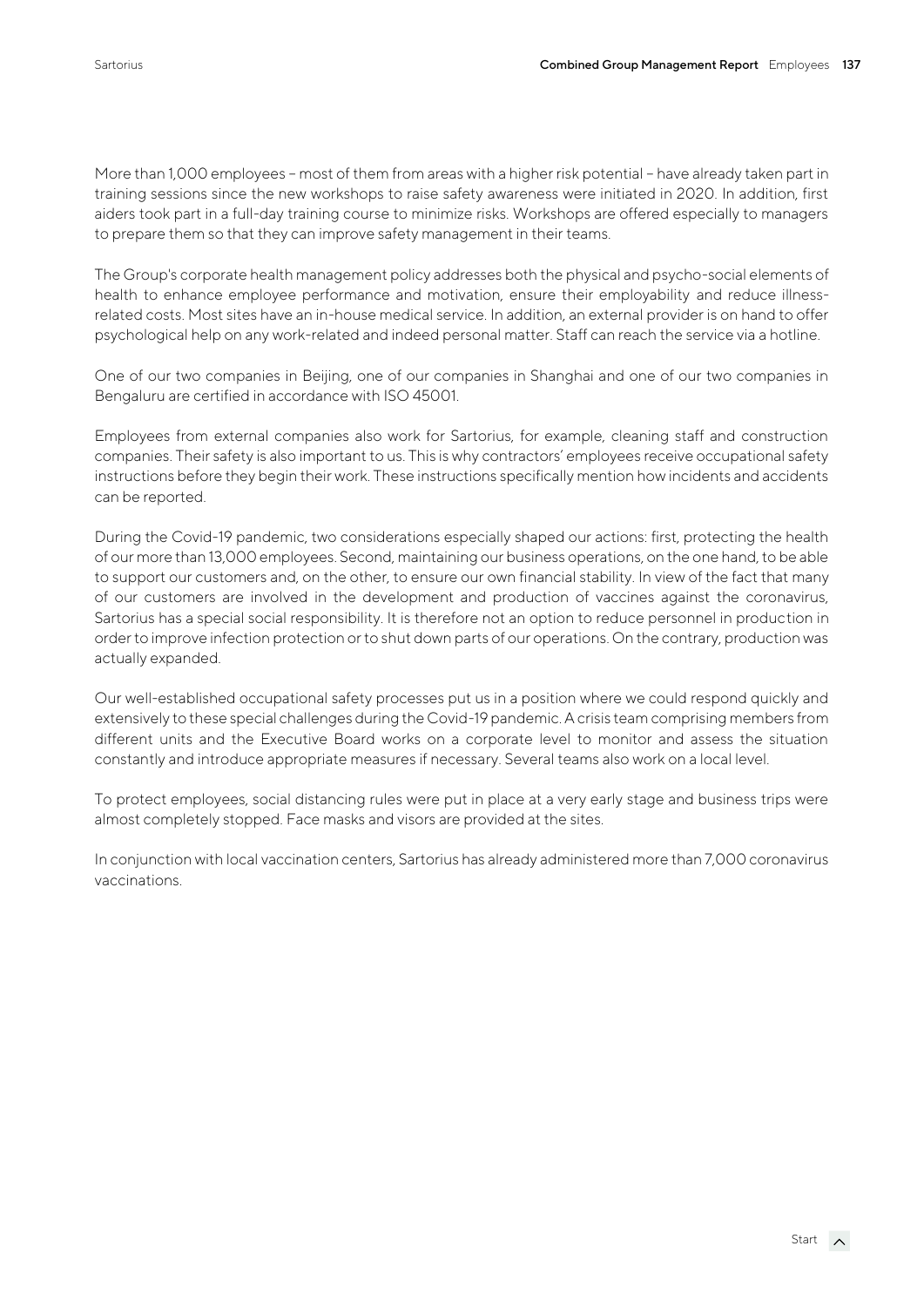#### Our performance

In comparison to the previous year, the number of recordable work-related injuries increased marginally. Given the significant increase in the number of hours worked, this represents a positive development that is also reflected in the relative frequency of work-related injuries, which fell. Due to the pandemic, employees mostly worked from home. However, work in production and logistics increased during the reporting year. There were no accidents with fatalities or other serious outcomes at any of our sites.

Sartorius already received awards at several sites for its safety concept during the Covid-19 pandemic in 2020. Sartorius was the first company in Tunisia to get the Apave Certification Safe & Clean Label for its actions to protect the health and safety of its employees during the pandemic. The site in Bangalore was also commended for its safety concept: the Confederation of Indian Industries (CII) awarded 'Gold' for the measures.

#### Work-Related Injuries<sup>1, 2</sup>

|                                                                                                    | 2021 | 2020 |
|----------------------------------------------------------------------------------------------------|------|------|
| Recordable work-related injuries (employees)                                                       | 151  | 145  |
| Relative frequency of work-related injuries per 1,000,000 theoretical working hours<br>(employees) | 6.3  | 8.2  |
| Work-related injuries with a serious outcome <sup>3</sup>                                          |      |      |
| Fatal occupational accidents                                                                       |      |      |

1 Companies acquired during the year are not included and, in accordance with the reporting guidelines, are only reported in the next reporting year. Companies that were consolidated last year report in full this year.

2 The following employee figures include all employees of the Sartorius Group except for apprentices, interns, permanent absent employees and employees in partial retirement. Employee figures are shown as headcount.

3 An accident with a serious outcome is an accident in which the injured person is not rehabilitated at all or not until six months after the accident.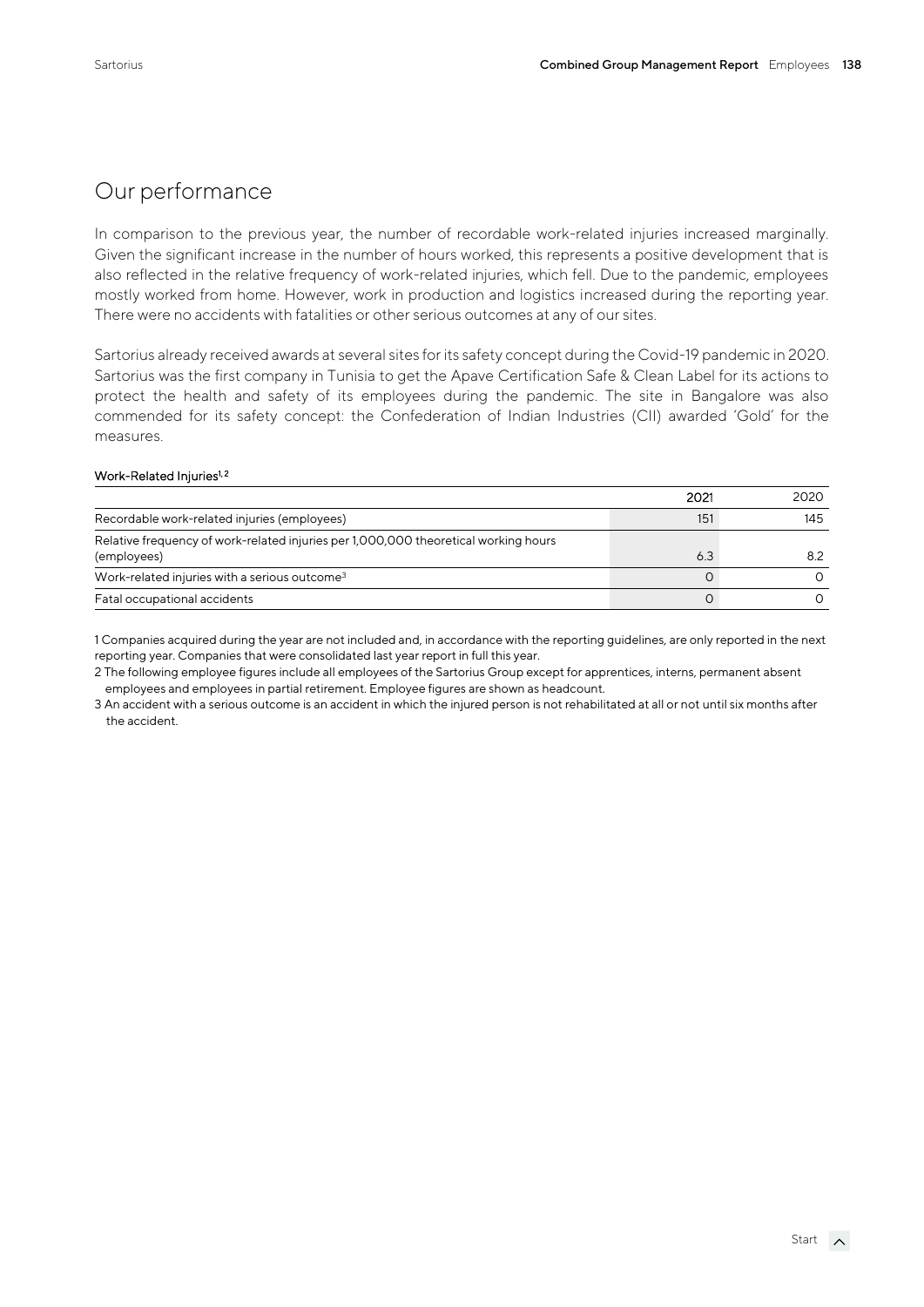# Responsible Business Practices



## **Compliance**

## Why it's important

We regard compliance with applicable laws as self-evident. Beyond this, we have set ourselves the standard of managing our company with integrity.

We are committed to upholding internationally recognized human and labor rights as a basis of our worldwide business operations. A significant task in this regard is to create a common understanding of fair working conditions – at all our sites and in the supply chain.

#### Our approach

Sartorius conducts its business in compliance with globally accepted ethical standards and applicable national legal requirements. The German Corporate Governance Code defines requirements for management boards and supervisory boards including their interaction with regard to transparency, accounting and auditing and the conduct of annual general meetings. Legal Affairs & Compliance reports to the CEO and informs the Supervisory Board and the Audit Committee. Sartorius follows the rules and recommendations of the German Corporate Governance Code in its current version of December 16, 2019, with the exceptions stipulated in the current Declaration of Compliance.

We intend to ensure that our Supervisory and Executive Board members, management and employees comply with all legal regulations and codes, and act according to our internal guidelines. The Legal Affairs & Compliance department is responsible for legal consulting, internal auditing, data protection, anti-corruption, customs and export control.

A dedicated team has the task of implementing and enforcing all Group compliance topics. The Sartorius Code of Conduct defines the requirements we place on our employees with respect to responsible conduct. The code helps employees act ethically and in accordance with the law in their daily work. In everything they do, employees are required to ask themselves the following questions: Are my actions legal? Does my conduct correspond to our values and guidelines? Is it free of personal interests (that are not covered by labor-law regulations)? Will it stand up to public scrutiny? The Code of Conduct covers compliance with international social and environmental standards, general rules of conduct and dealing with conflicts of interest.

The Anti-Corruption Code forms the basis for raising employee awareness about corruption risks. It is also a guideline, instruction manual and aid in taking the necessary action to both prevent and fight corruption at specific companies or in specific sectors. An anti-corruption officer has been appointed by Group management as a contact person for corruption prevention. This officer pursues his or her duties independently.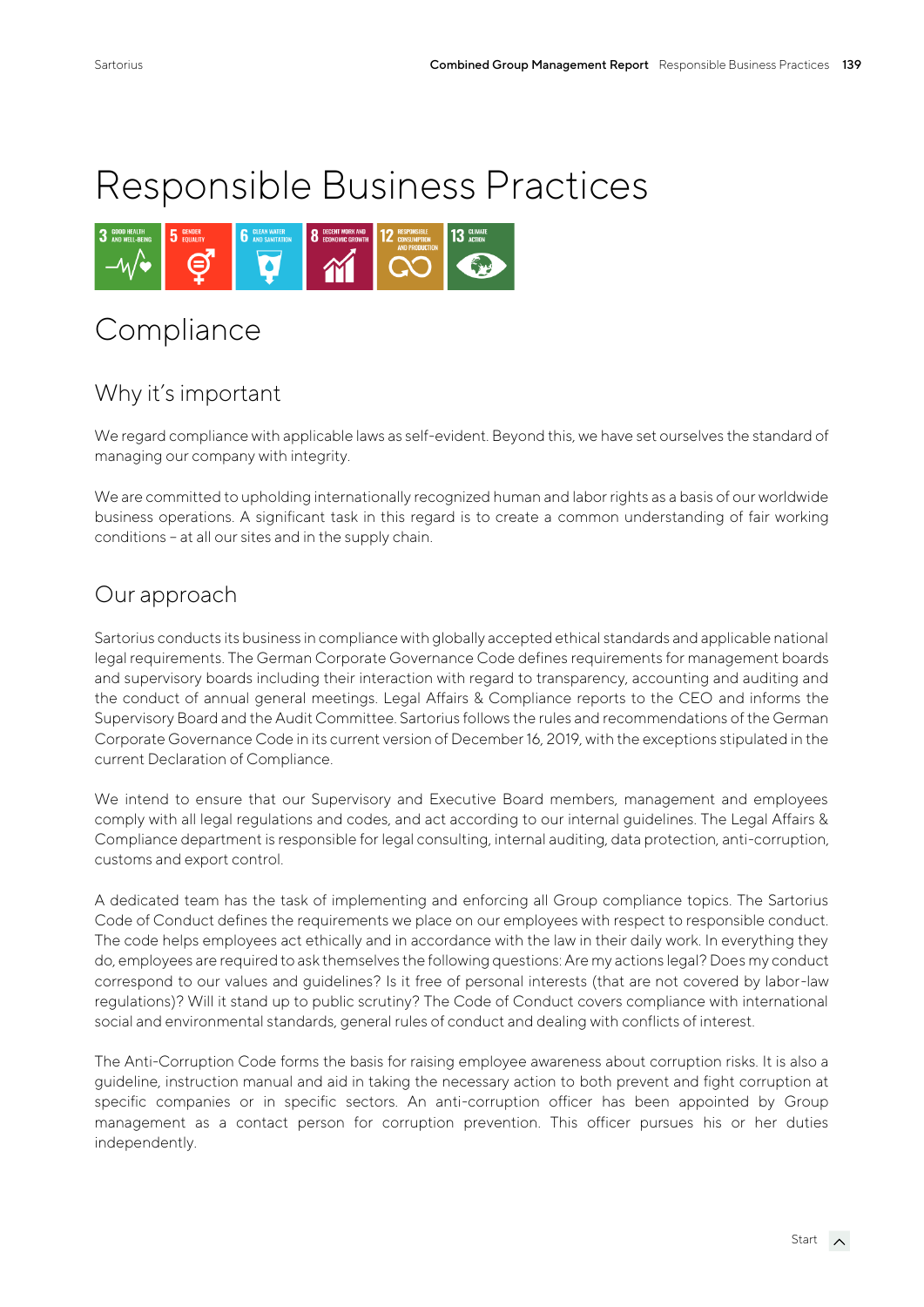We ensure that our employees are familiar with the Anti-Corruption Code and the Code of Conduct by asking all employees worldwide every year to take part in an online training course and complete a test at the end of it. The course teaches employees how to deal with ethically or legally problematic situations.

A complaint system ensures that employees and external third parties can report cases of damaging conduct, such as corruption, discrimination or sexual harassment. The compliance team can be contacted face-to-face, via a telephone hotline, the department's electronic mailbox or – in the case of anonymous reports – the whistleblower system. The relevant contact options are listed on the intranet and are thus published companywide. They are also available on the company's website and can thus be accessed by external persons concerned.

A Global Regulatory Affairs Committee – comprising representatives from Compliance, Regulatory Affairs, Quality, Product Development, Procurement, EHS, Corporate Sustainability and others – meets regularly, monitors new legislative initiatives on an interdepartmental basis and puts corresponding structures in place within the company.

#### Our performance

During the period under review, 9,341 employees from 35 countries completed training on the Anti-Corruption Code and 9,143 employees from 35 countries completed training on the Code of Conduct. The hours spent on training amounted to 4,571 for the Code of Conduct and 4,670 for the Anti-Corruption Code. Compliance training courses are currently available in German, English, French and Chinese.

No significant fines or non-monetary penalties resulting from violations of laws or regulations were imposed in the reporting year. Two suspected cases of corruption were reported, one of which is still being investigated and one of which has already been deemed unsubstantiated/unproven.

Two suspected cases of discrimination were reported during the period under review. No cases of discrimination were determined during the reporting period.

# Supply Chain

## Why it's important

Respect for human rights, the maintenance of high environmental standards and good, safe and fair working conditions for the production of our products is important to us, and apply to sites outside our own production as well. With more than 8,000 suppliers in more than 40 countries and a purchasing volume that corresponds to about 40% of our sales revenue<sup>1</sup>, it is obvious that our upstream supply chain is important for us to implement these goals.

The assumption of responsibility in global supply chains is also governed by a growing number of laws and requirements. In particular, the German Act on Corporate Due Diligence in Supply Chains, which was passed by the German parliament in July 2021, seeks to improve the international human rights situation by setting out requirements for the responsible management of supply chains. This Act comes into effect for Germanbased companies with more than 3,000 employees on January 1, 2023.

1 Revenue and purchasing volume in 2021.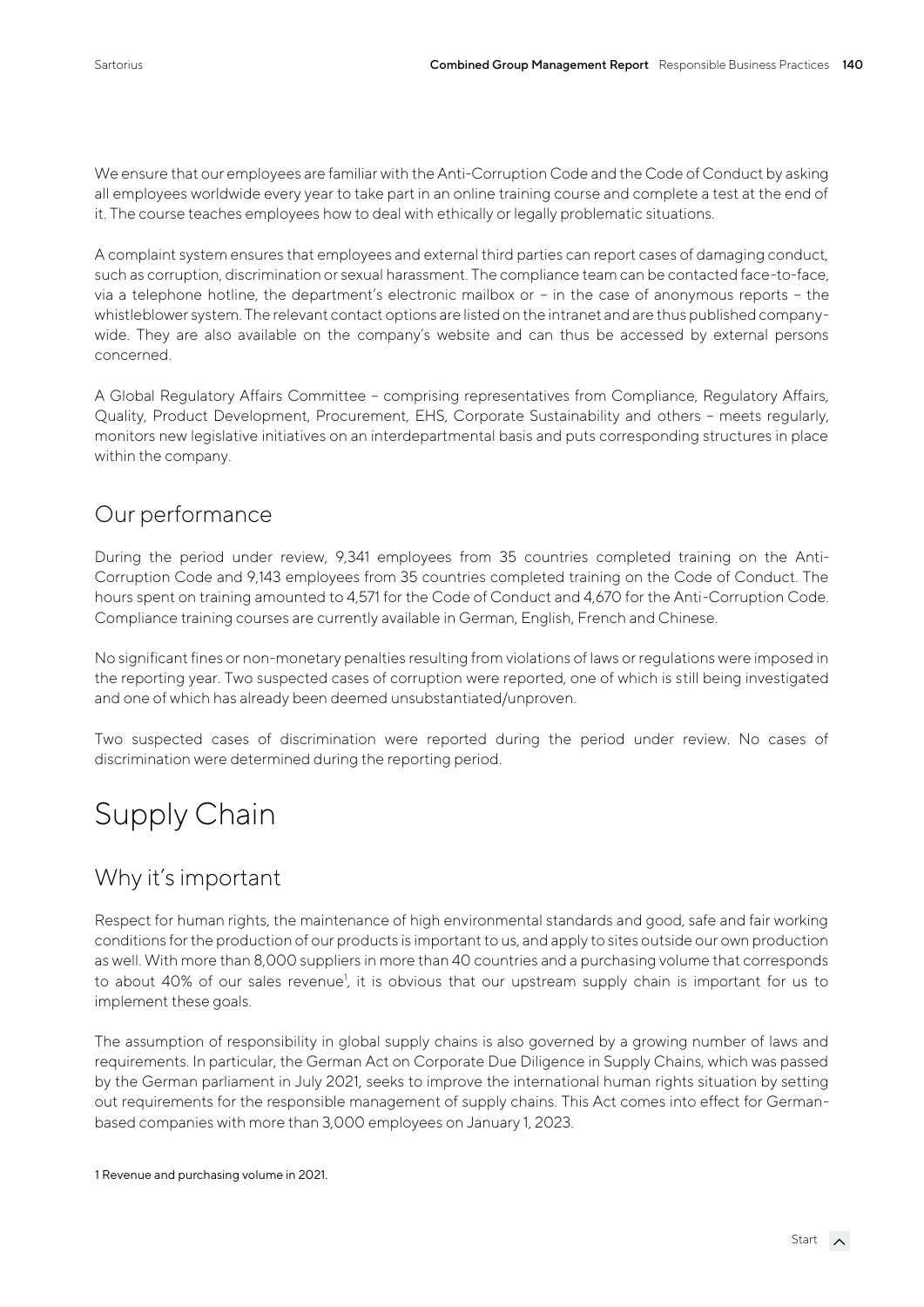Moreover, the value chains for pharmaceuticals are very sensitive and are the focus of many stakeholders. In particular, patients at the end of the supply chain are dependent on their medications being available and safe at all times.

## Our approach

Since January 2020, we have been verifying suppliers' compliance with our sustainability requirements via an external evidence-based ESG assessment, as well as in-house ESG quick checks. In the year under review, we have been working to set up a comprehensive risk management system and design new processes in order to be able to meet and document the requirements of the new Supply Chain Act in the near future, but by no later than 2023.

Our Code of Conduct for Business Partners provides the basis for collaboration with our business partners throughout the Group. Our requirements with regard to the environment, social matters and governance are defined in the Code. Since December 2019, acknowledgment of the Code of Conduct is part of the acceptance process for new suppliers. In 2020, we began systematically reviewing whether our existing suppliers have acknowledged the Code and, if not, asking them to do so.

For suppliers who are very relevant for our business processes and/or a high purchasing volume, we work together with the external sustainability assessment platform EcoVadis. The external ESG assessment is based on a self-assessment, a review of the associated documents and information from external sources. EcoVadis reviews 21 indicators in the areas of environment, labor and human rights, ethics and sustainable procurement.

Beginning in 2021, Sartorius quality auditors systematically conducted ESG quick checks within the scope of all planned quality audits in the suppliers' production plants. For this purpose, Sartorius put its sustainability requirements into a questionnaire. This will be provided to suppliers before the audit. During on-site auditing of suppliers' production plants, compliance with the requirements of our Code of Conduct for Business Partners is reviewed on the basis of the questionnaire.

The objective of all measures is to initiate actual improvements in the working, social and environmental standards of our suppliers. Sartorius Management is involved in shaping the process via the Corporate Sustainability Steering Committee and is informed about the progress being made.

We do not establish business relationships with suppliers where we see a considerable risk of child, forced or mandatory labor, other breaches of human rights or negative impacts on society, and will end any existing relationships with such suppliers. This procedure is also defined in our new process for sustainability in the supply chain.

During the Covid-19 pandemic, we are focusing on securing our delivery capabilities. This is very important considering the validated production processes of our customers. This is why we manage stocks of raw materials and finished products actively and maintain high levels of safety stock.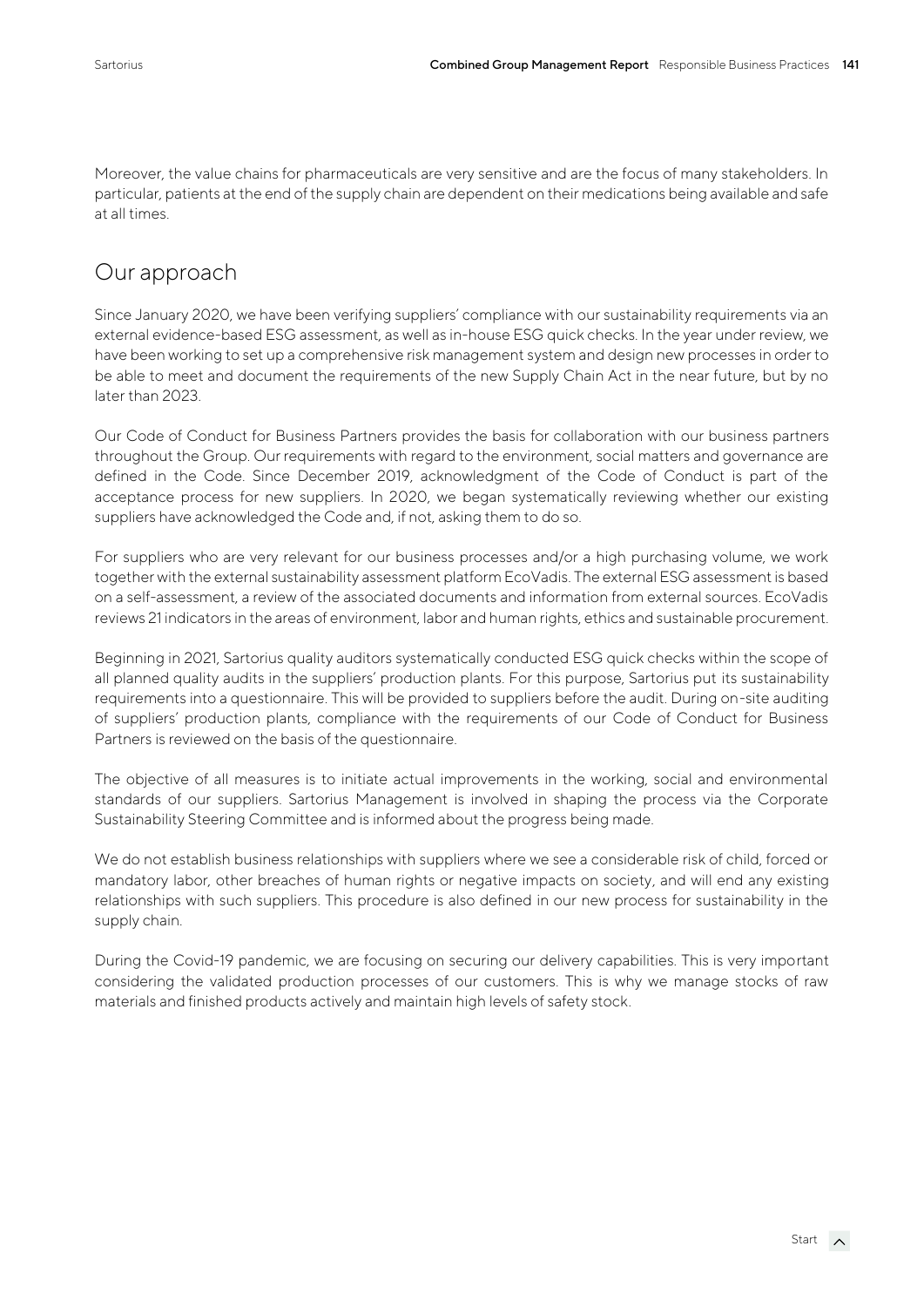#### Our performance

In 2021, we received 110 valid sustainability assessments on our suppliers from EcoVadis, with 165 further assessments currently being prepared. The current evaluations cover roughly a third of our purchasing volume. In 2021, we spoke to suppliers who refused an EcoVadis assessment or whose assessment has expired.

The ESG quick checks performed by Sartorius itself as part of quality audits were still conducted in the year under review despite the coronavirus pandemic, albeit to a reduced extent, with 107 such quick checks completed as of the end of the reporting year.

# Human Rights

#### Why it's important

The United Nations Guiding Principles on Business and Human Rights clarify the responsibility of states and businesses to protect and respect human rights. The focus is therefore not only on preventing infringements of human rights, but also the positive contribution that a business can make through its activities that promote the protection of human rights.

Sartorius pursues the goal of taking the highest possible level of care to prevent breaches of human rights within its sphere of influence.

#### Our approach

In line with the UN Guiding Principles on Business and Human Rights, we respect and support the implementation of the values of the International Bill of Human Rights, the OECD Guidelines for Multinational Enterprises and the International Labour Organization (ILO) Declaration on Fundamental Principles and Rights at Work, by committing ourselves to regard these internationally recognized human rights as relevant for our operations. We respect the laws of the countries in which we operate.

A Policy Statement on Human Rights has been communicated to employees via the intranet since February 2019 and is also available to all stakeholders on the Internet.

Sartorius' Policy Statement on Human Rights is binding on the entire Group and applies worldwide. It requires all employees to observe appropriate, fair, and lawful conduct towards other employees, business partners, and the local community. We expect our business partners, suppliers, customers and cooperation partners to operate their business in line with correspondingly high ethical standards.

Sartorius' Code of Conduct and the Code of Conduct for business partners address the content of Sartorius' Policy Statement on Human Rights and puts it into concrete terms for everyday work. In annual online training courses about Sartorius' Code of Conduct, Sartorius employees strengthen their knowledge of the content and check it in the subsequent online test.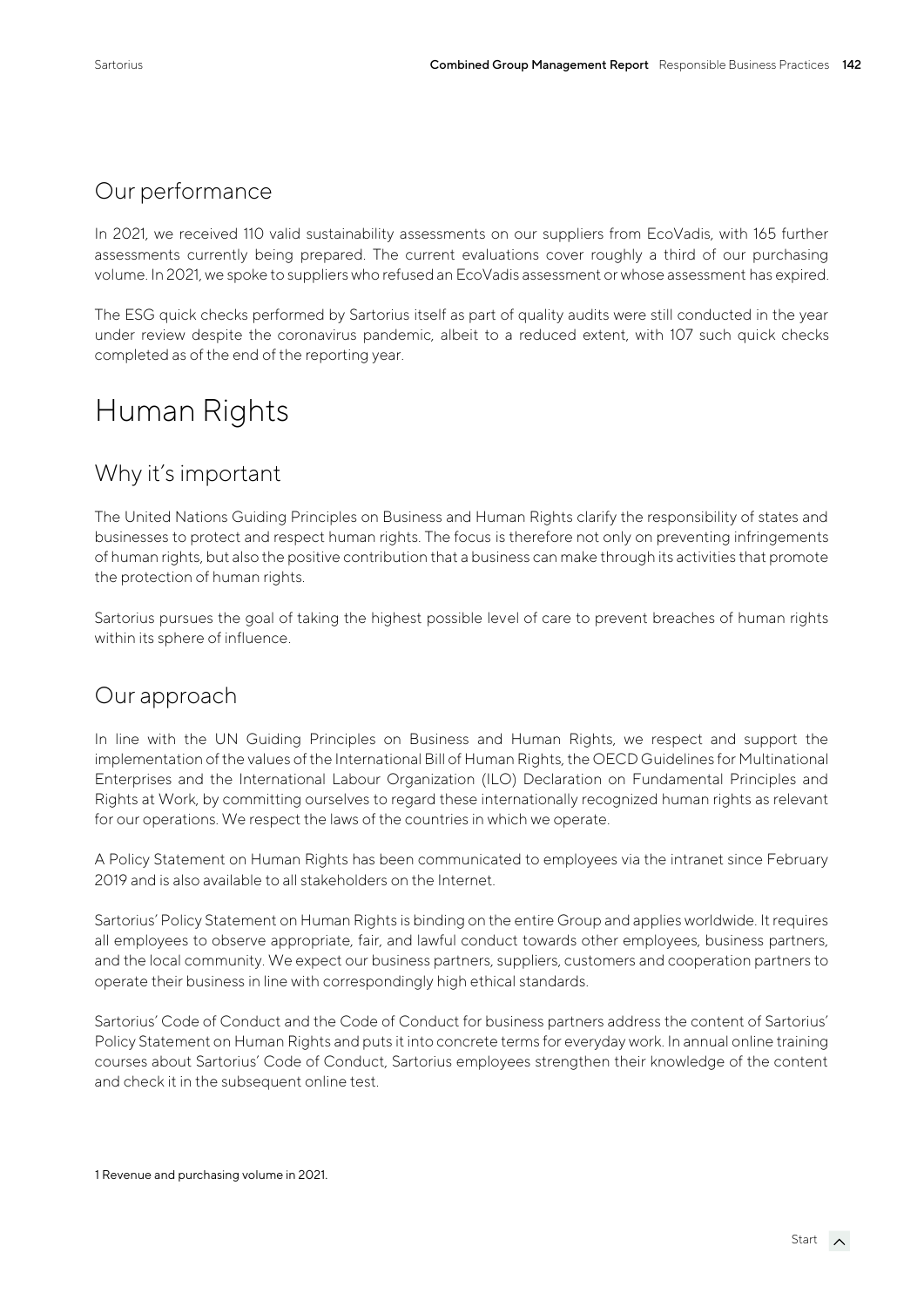The complaint system described on page 140 ensures that topics with human rights relevance can be reported – even anonymously if the person so wishes.

Existing processes are continuously reviewed and adapted where necessary. An interdisciplinary working group was established in 2021 in order to fulfill the requirements of the new Duty of Care Act to ensure that human rights are observed in global supply chains.

The Executive Board becomes involved in handling reported incidents on a case-by-case basis.

#### Our performance

If the company's performance and the success of the concepts in relation to human rights are to be made measurable, it is necessary to define specific quantitative indicators. In this process it is important to consider the influence of factors outside the company's sphere on the indicators. For example, actions by local government heads could be outside Sartorius' sphere of influence.

Sartorius has started defining which indicators could be relevant and reports on these in the respective sections. For our approach, we looked at the entire spectrum of human rights, how they are defined in the International Bill of Human Rights and the International Labour Organization (ILO) Declaration on Fundamental Principles and Rights at Work and then considered which of these human rights could be influenced relevantly in the context of our business operations. In the next step, we reviewed our existing reporting system for indicators that would be suitable for making this influence visible. We will complete the analysis in the coming year and then consider including more indicators.

In the reporting year, we report on the right to work in the section on "Finding and Retaining Talented Young Staff" and via the indicator "New Hires by Region, Gender and Age Group". We report on the right to education in the same section via the indicator "Training Hours by Region and Gender". We report on the right to an achievable maximum level of physical and mental health in the sections "Innovation & Social Contribution" and "Occupational Health and Safety" and via the indicator "Work-Related Injuries".

A comprehensive report can also be found in the separately published GRI Report. This is more detailed information that is provided voluntarily.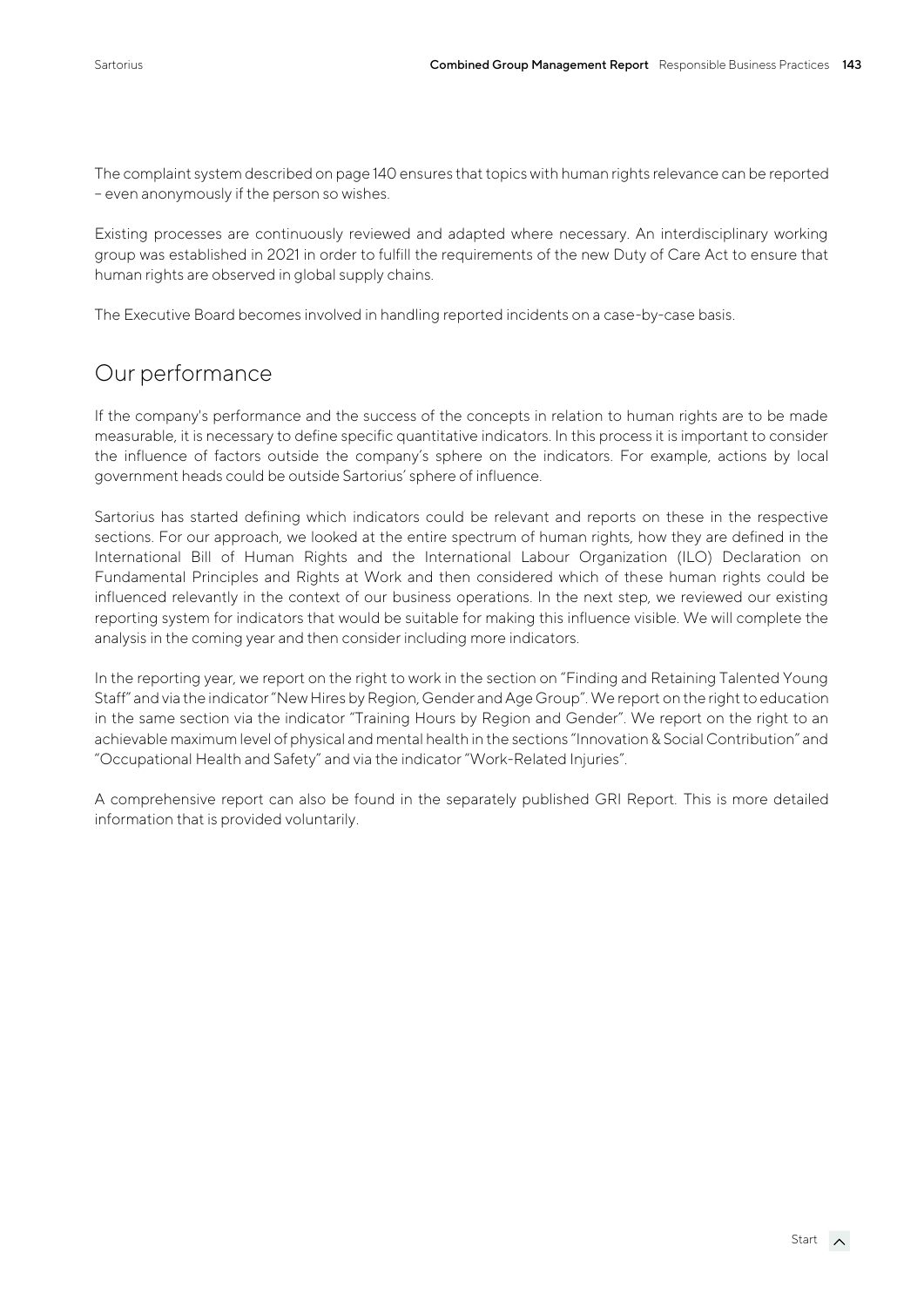# Environment



# Energy Consumption and Emissions

## Why it's important

Ongoing climate change already poses a genuine threat to life on our planet. Therefore, halting climate change is a challenge for society as a whole. The heads of state and government of European Union member states agreed in December 2020 to reduce internal EU greenhouse gas emissions by at least 55% compared to 1990 levels by 2030. The European Green Deal also sets a target of EU-wide net zero greenhouse gases by 2050.

Measured in CO<sub>2</sub> equivalents, global greenhouse gas emissions amounted to some 50 billion metric tons in 2019. According to statistics provided by the World Health Organization, the health care sector accounted for four to five percent of this figure. With attributable emissions totaling some  $450,000$ <sup>1</sup> metric tons of  $CO<sub>2</sub>$ equivalents in 2019, Sartorius makes up a share of about 0.025% of total emissions of the global health care sector and therefore only has a minor influence. Nonetheless, we see it as our duty to contribute to the attainment of climate targets and will make substantial efforts in this regard, both at our sites worldwide and in our value chain.

#### Our approach

As a leading partner of the biopharmaceutical industry, we contribute to achieving the Sustainable Development Goal number three, "Good Health and Well-Being." In the future, we aim to continue growing strongly while substantially lowering our carbon footprint. In our opinion, it is therefore appropriate to focus on  $CO<sub>2</sub>$  emission intensity when formulating emissions targets as this indicator enables a comparison of the  $CO<sub>2</sub>$  emissions of various companies as well as with economic and international indicators and targets. Correspondingly, our new climate target is to reduce  $CO_2$  emission intensity. For Sartorius, the  $CO_2$  emission intensity - defined as the emissions volume in relation to revenue – stood at approx. 250 g/ $\varepsilon$ <sup>1</sup> in the base year 2019.

We always seek to set targets that are not only ambitious, but that are also realistic and transparent. In respect of our CO<sup>2</sup> emission intensity, we aim to achieve an average reduction of approx. 10% per annum. As such, we are exceeding the ambitious levels of the European Union and the Science Based Targets initiative, which have set targets of approx. 8.5% and 7% respectively.

In order to achieve this reduction, we are focusing on avoiding emissions and on improving the efficiency of processes associated with relevant emissions. This includes emissions generated at our sites, emissions in the upstream and downstream value chain, and switching to emission-free energy sources wherever possible.

The offsetting of emissions, on the other hand, is currently not an area of emphasis, as we regard an actual reduction as more important.

1 These are own or externally conducted modeling/estimates, which are not based on scientifically founded emission calculations.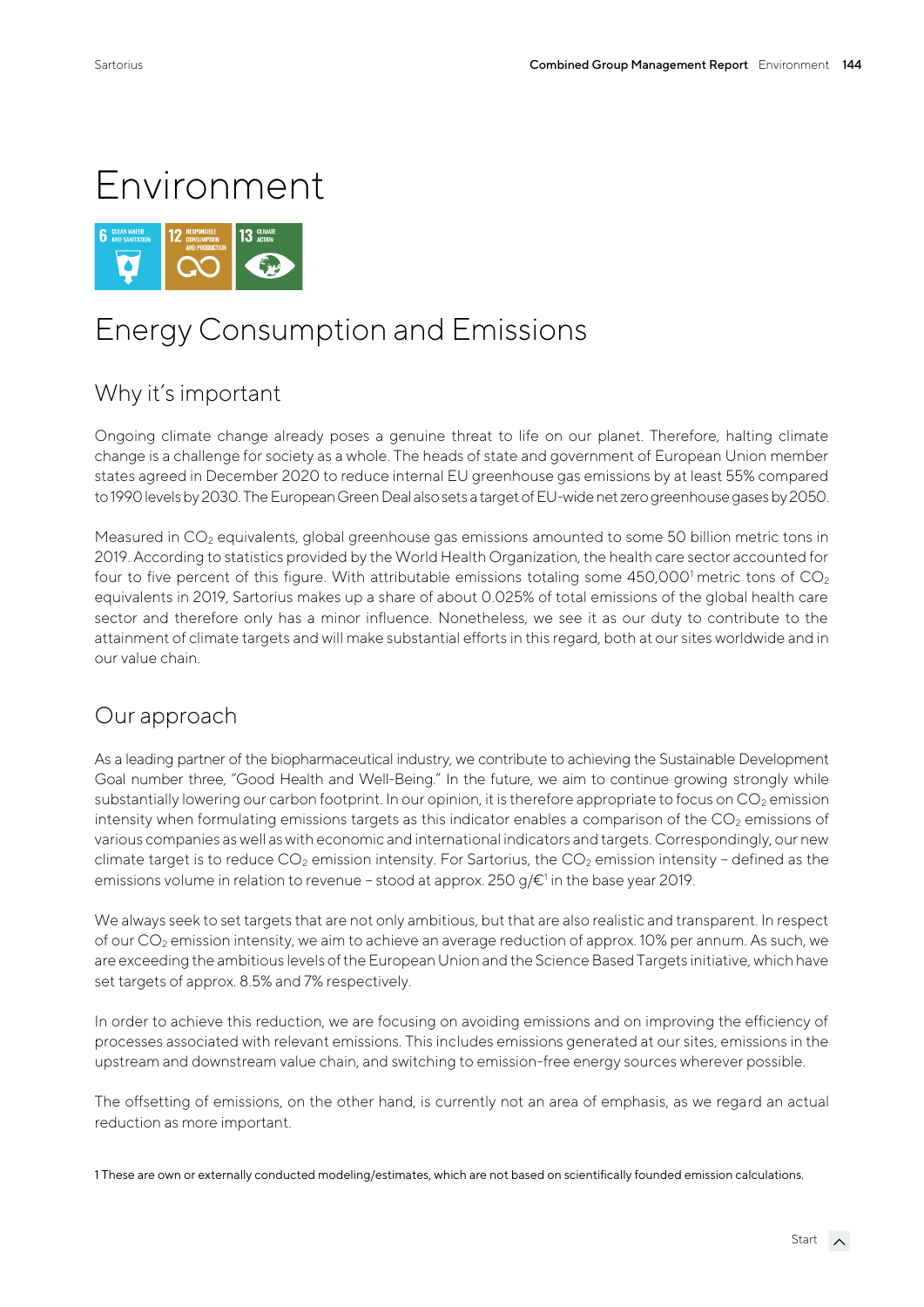Reducing greenhouse gas emissions is a challenge that can only be met through shared endeavors on the part of everyone involved in the value chain, paying due regard to existing interdependencies. When developing our climate targets, it was therefore important to us to create transparency in respect of existing interactions, make any necessary assumptions with care and communicate them openly.

To this end, we once again compiled a detailed breakdown of our carbon footprint as a basis for our targets in the year under review. For consistency reasons, this refined footprint is based on emission data from 2019, the basis year of our current climate strategy. Approximately 10% of the calculated total emissions of roughly 450,000 metric tons of  $CO<sub>2</sub>$  equivalents fall within Scopes 1 and 2, i.e. emissions generated directly within the company and emissions from purchased energy such as electricity and gas. The other 90% or so of emissions are generated in the upstream/downstream value chain, meaning that they are either mostly or partly within the sphere of influence of suppliers, transport contractors, and customers. Sartorius is able to influence just under half of these emissions, with the level of influence depending on the individual circumstances concerned.

For companies across all sectors, the calculation of Scope 3 emissions, in particular, is currently subject to fundamental uncertainties and dependent on a series of assumptions and estimates. Ever more accurate calculations by virtue of improved data quality represent a central plank of our approach. This relates not only to information on the carbon footprint of our suppliers, but also on the usage phase of our products and their life cycle end. To ensure comparability of data over time, the ongoing improvements in calculation accuracy may result in retrospective adjustments to reported figures.

#### Scopes 1 and 2

Emissions in Scope 1 are direct emissions. They result, for instance, from the use of fossil fuels to generate heat and power at our sites, from  $CO<sub>2</sub>$ -equivalent process emissions (e.g. in membrane production) and from the use of company vehicles. Sartorius aims to virtually eliminate Scope 1 emissions from the use of fossil fuels by 2030. The corresponding measures include the large-scale electrification of heat/cool air generation, the use of gas from renewable sources, the gradual conversion of the vehicle fleet to electric vehicles and efficiency improvements in production, with a resulting drop in energy consumption. A small share of current Scope 1 emissions have to be classed as unavoidable. These process emissions, which are directly linked to essential product characteristics, especially in membrane production, cannot be avoided with technological advancement as it stands, although we already almost always operate closed solvent loops.

We plan to virtually eliminate Scope 2 emissions by 2030. These indirect emissions occur during the generation of purchased energy, particularly electricity. It is planned to meet this target by switching to emission-free energy from renewable sources wherever possible. This intended large-scale reduction of emissions is subject to the proviso of emission-free energy being available at our global sites. Sartorius will endeavor to champion the availability of zero-emission energy and support the relevant partners at the various sites with their provision.

For Scopes 1 and 2, Sartorius aims to achieve an average annual reduction in  $CO<sub>2</sub>$  emission intensity of approx. 20% in the period until 2030. This equates to the elimination of some 90% of the emission sources in Scopes 1 and 2 and – despite significant corporate growth – a 50% reduction in associated absolute emissions compared to 2019.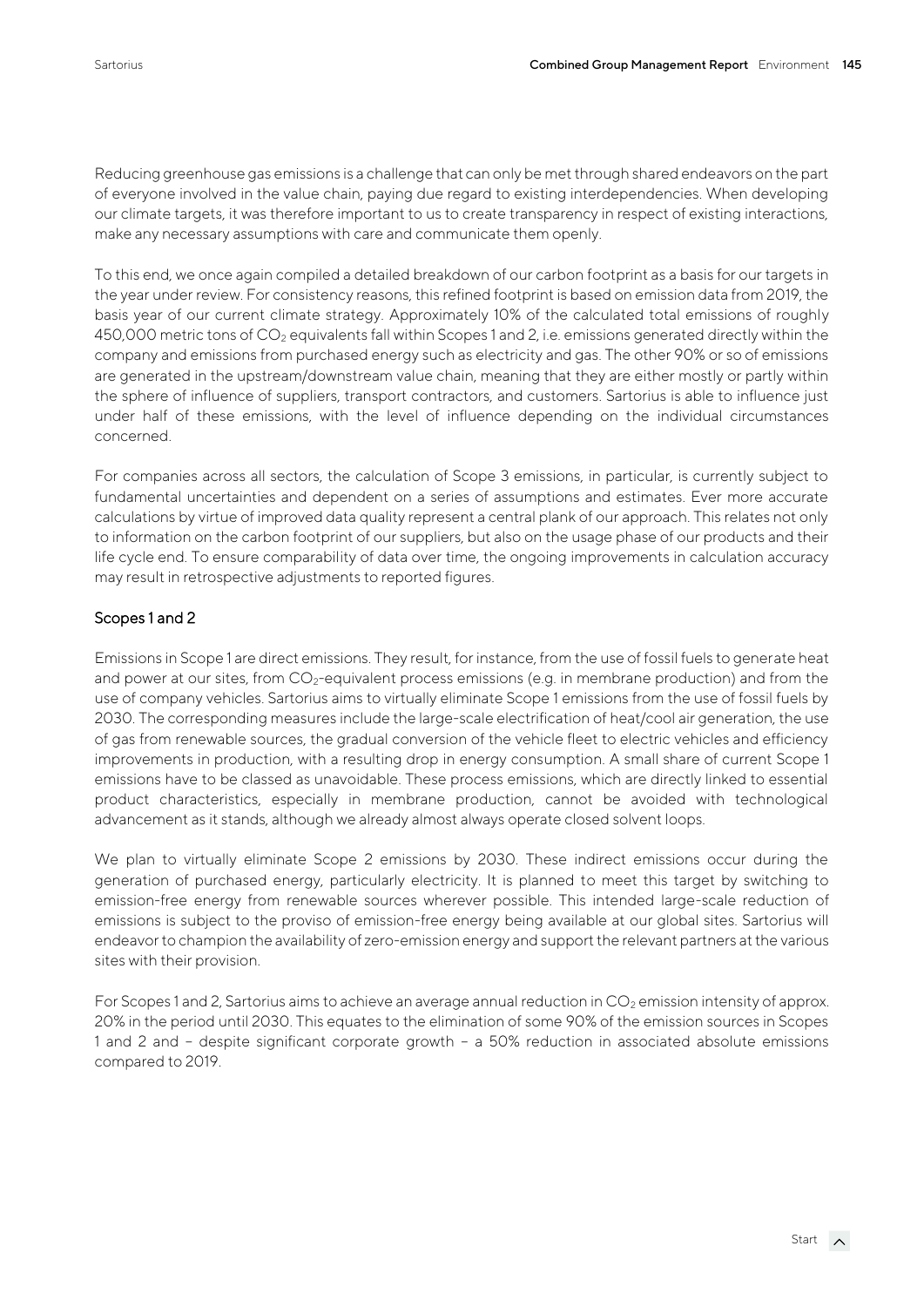#### Scope 3

The analysis of Scope 3 emissions is complex and necessitates consideration of numerous interdependencies within the supply chain and requires assumptions to be made. Some 40% of emissions attributable to Sartorius occur in the upstream value chain, i.e. in connection with purchased goods/services and business travel. Some of the ways in which Sartorius is able to influence these emissions include the nature and volume of purchased materials and products, the choice of transport routes and modes of transport, and the number of business trips and their respective itineraries. Emissions can be reduced in the medium term through the selection of suppliers. Sartorius works to support suppliers in the development and implementation of sustainability systems that reduce the CO<sub>2</sub>-equivalent emissions intensity in the upstream value chain.

The largest share of emissions attributable to Sartorius – roughly 50% – occurs in the downstream value chain; this includes, among other things, the transportation of our products to customers as part of the products' further use and their disposal at the end of their life cycles. Sartorius can help to lower these emissions, chiefly by means of optimized product and packaging design that improves the products' energy efficiency or facilitates their recycling. However, a large proportion of the emissions in Scope 3 can only be reduced by our customers and transport contractors or in partnership with these actors and/or through a switch to energy from emission-free sources throughout the entire value chain.

Overall, Sartorius aims to reduce Scope 3 emission intensity by about 10% on average per annum in the period until 2030.<sup>1</sup>

#### Costs of Reducing Emission Intensity

The Sartorius climate strategy is geared toward environmental targets, not economic ones. As such, we aim to use all available levers to reduce emissions, including those whose expected costs exceed current and anticipated  $CO<sub>2</sub>$  offset prices. In total, we expect the annual costs of reducing  $CO<sub>2</sub>$ -equivalent emission intensity to amount to roughly 1% of Group revenue over time. On account of considerable differences in the costs of various measures, coupled with the expected dynamic development as regards the price and availability of certain technologies, materials and energy sources, it is currently not possible to be any more precise in respect of the development of these costs over time.

#### Relevance to Governance

Starting 2022, CO<sub>2</sub> intensity will be relevant to the governance of the Sartorius Group and will correspondingly form part of management remuneration.

<sup>1</sup> When devising this target, Sartorius not only took into account its own expected growth, but also that of customers, suppliers and transport contractors; it also made certain assumptions on the basis of the correspondingly successful emissions reduction and factored in the effect of a globally evolving energy mix. Specifically, our calculations are based on the assumption that the transport sector will, as required by law, reduce its emissions in absolute terms by 40% by 2030, compared to the 2019 level. In respect of our customers in the biopharmaceutical industry, we anticipate an absolute emissions reduction of approx. 50% based on their communicated targets; for suppliers, we calculate this figure at approx. 20%. Furthermore, we have made conservative growth assumptions of some 3% per annum for suppliers, and some 5% per annum for our customers in the biopharmaceutical industry.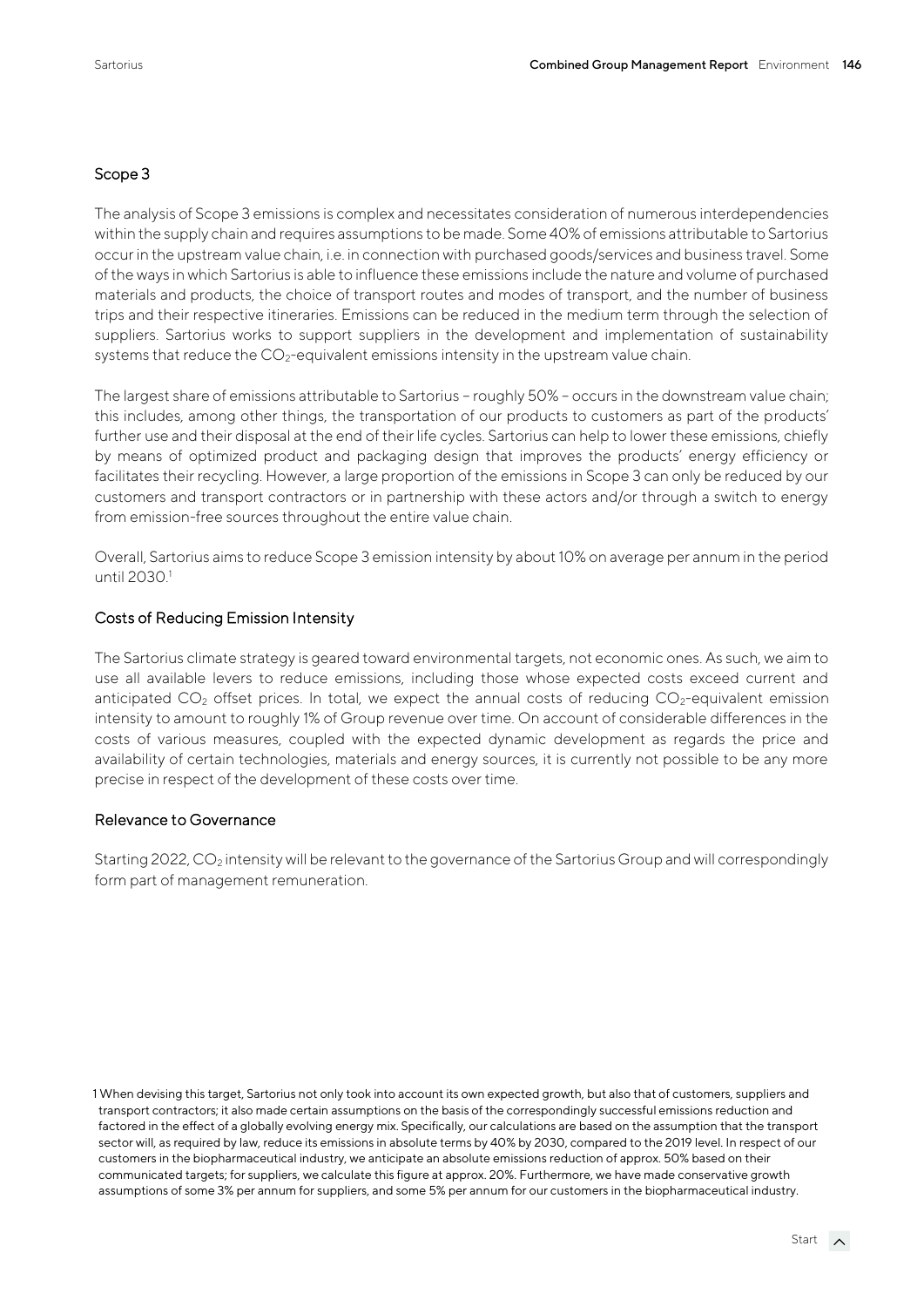#### Our performance

Sartorius has been recording greenhouse gas emissions in line with the Greenhouse Gas Protocol (GHG) global standard since 2013. Accordingly, in addition to the  $CO_2$  emissions, we take account of all climaterelevant gases and report them in  $CO<sub>2</sub>$ equivalents ( $CO<sub>2</sub>$ eq). Currently, we report direct climate-relevant emissions from our production sites (Scope 1). We also report indirect energy-related emissions resulting from power generation by external energy suppliers (Scope 2). Scope 1 emissions occur through consumption of direct energy sources, such as diesel, fuel oil, natural gas and LPG, and also through process emissions from solvents and refrigerants at our sites in Göttingen and Yauco.

The new  $CO<sub>2</sub>$  intensity reduction targets will be used in our planning from Q1 2022. Accordingly, we plan to report the corresponding reductions from the next annual report. We recorded Scope 3 emissions for the purpose of drawing up our new climate strategy. Standardized reporting is expected to follow in 2022.

Our German sites have been using hydroelectric power since the start of the financial year; our French sites have been using green electricity since midway through the year.

#### Energy Consumption<sup>1</sup>

|                                                         | 2021    | 2020    |
|---------------------------------------------------------|---------|---------|
| Total energy consumption in MWh                         | 162.340 | 132.065 |
| Direct energy consumption in MWh                        | 59,301  | 55.444  |
| Electricity consumption from public grid in MWh         | 50,020  | 70.951  |
| Certified green electricity (not included above) in MWh | 43.743  |         |
| Others in MWh                                           | 9.277   | 5.670   |

1 Production sites acquired during the year are not counted and, in line with the reporting guideline, will be included in the report next year. This includes the production sites in Bielefeld (Germany) and Freiburg (Germany). Sartorius Stedim Data Analytics (Sweden) is not counted, as it is an IT company that does not produce any goods.

#### Greenhouse Gases<sup>1</sup>

|                                                              | 2021   | 2020   |
|--------------------------------------------------------------|--------|--------|
| Total GHG emissions in t $CO2$ eq <sup>2,3</sup>             | 42,506 | 43.156 |
| Total Scope 1 emissions in t CO <sub>2</sub> eq <sup>4</sup> | 19.147 | 15.277 |
| Total Scope 2 emissions in t $CO2$ eg <sup>5</sup>           | 23.359 | 27,880 |

1 Production sites acquired during the year are not counted and, in line with the reporting guideline, will be included in the report next year. This includes the production sites in Bielefeld (Germany) and Freiburg (Germany). Sartorius Stedim Data Analytics (Sweden) is not counted, as it is an IT company that does not produce any goods.

2 Emissions in t of CO2eq were calculated by using SoFi software supplied by thinkstep. Emission factors from GaBi, Defra and VfU were used for this.

3 Companies are integrated into the environmental report for emissions in accordance with the financial control consolidation approach.

4 Excluding fuel consumption for the company vehicle fleet.

5 Only location-based factors are used to calculate Scope 2 emissions.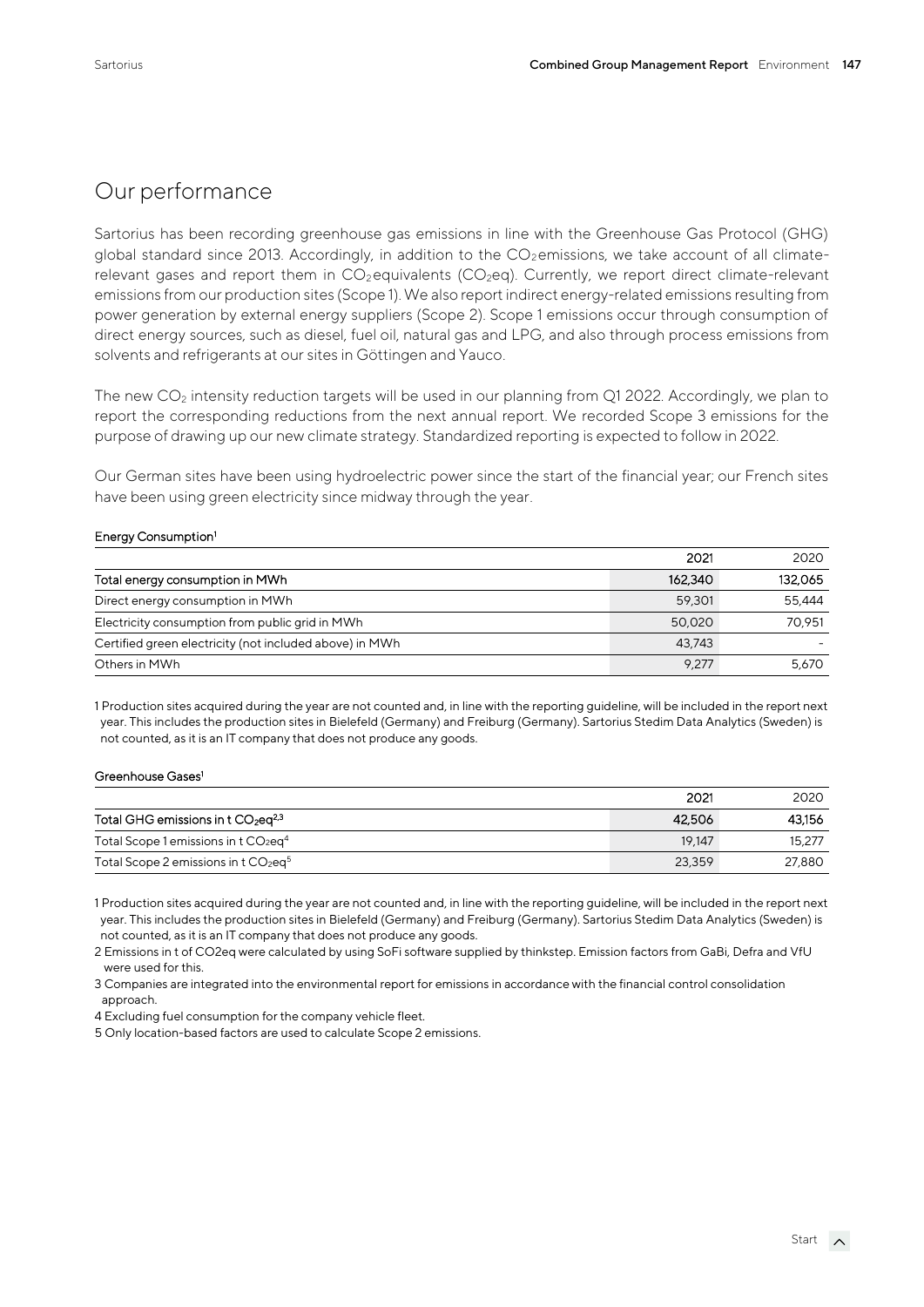# Product Stewardship

## Why it's important

Environmental responsibility concerns not just our value creation; it has an impact on our products, too.

Sartorius generates almost two thirds of its sales revenue with sterile products that are used in biopharmaceutical research, where they ensure the safety and efficiency of the processes. While filters are cellulose-based, filter housings, bags and pipette tips are made from polymers. Although biopharmaceutical disposable technology makes up just 0.01% of the annual volume of plastic waste, the continuous market growth increasingly raises the issue of responsible handling of materials in this industry too.

Basically, the production and sale of consumables prompts questions about the product end of life. Increasing customer demands and stricter statutory regulations have also resulted in aspects of the circular economy becoming more important.

The processes involved in manufacturing polymers from crude oil, as well as recycling processes, are also energy-intensive. We therefore regard all product responsibility considerations as being closely linked with our climate strategy.

#### Our approach

The fact that sterile products are used in the bioprocess represents a crucial ecological benefit, as energy- and water-intensive cleaning processes between production batches are no longer required. As flexible production units take up less space, less energy is also required for the air conditioning units required in the clean room. As a result, the ecological footprint of disposable components is often better than that of reusable stainless steel components. We intend to further optimize the footprint of our products by enhancing the selection and use of materials throughout the value chain. Materials that are designed to be recycled and material flows will play an important role in this regard.

By developing an initiative to reduce plastic use, we are seeking to address the entire value chain: the design of our products and packaging, the associated purchasing of plastic, the plastic waste generated during our own operations and the treatment of our products and packaging at the end of their life cycles.

When developing our products, their functionality and quality are our top priority. Although the use of recycled material in medical products is currently not possible due to quality reasons, it is, for instance, possible to influence the quantity of new plastic used through the design of product dimensions. There is more scope in terms of material selection and dimensions when it comes to packaging design.

Design can also be used to influence the handling of contaminated and non-contaminated products when they reach the end of their life cycle. Alongside the choice of materials, another priority is to simplify sorting and, where applicable, the products' return to suitable recycling methods. It is important to bear in mind that this step lies within the sphere of responsibility of our customers and their competent recycling agencies, meaning that success can only be achieved through cooperation and joint efforts.

In our in-house production, we focus chiefly on reducing waste and rejects, as well as on the improved sorting of plastic waste and therefore on its improved return to recycling systems.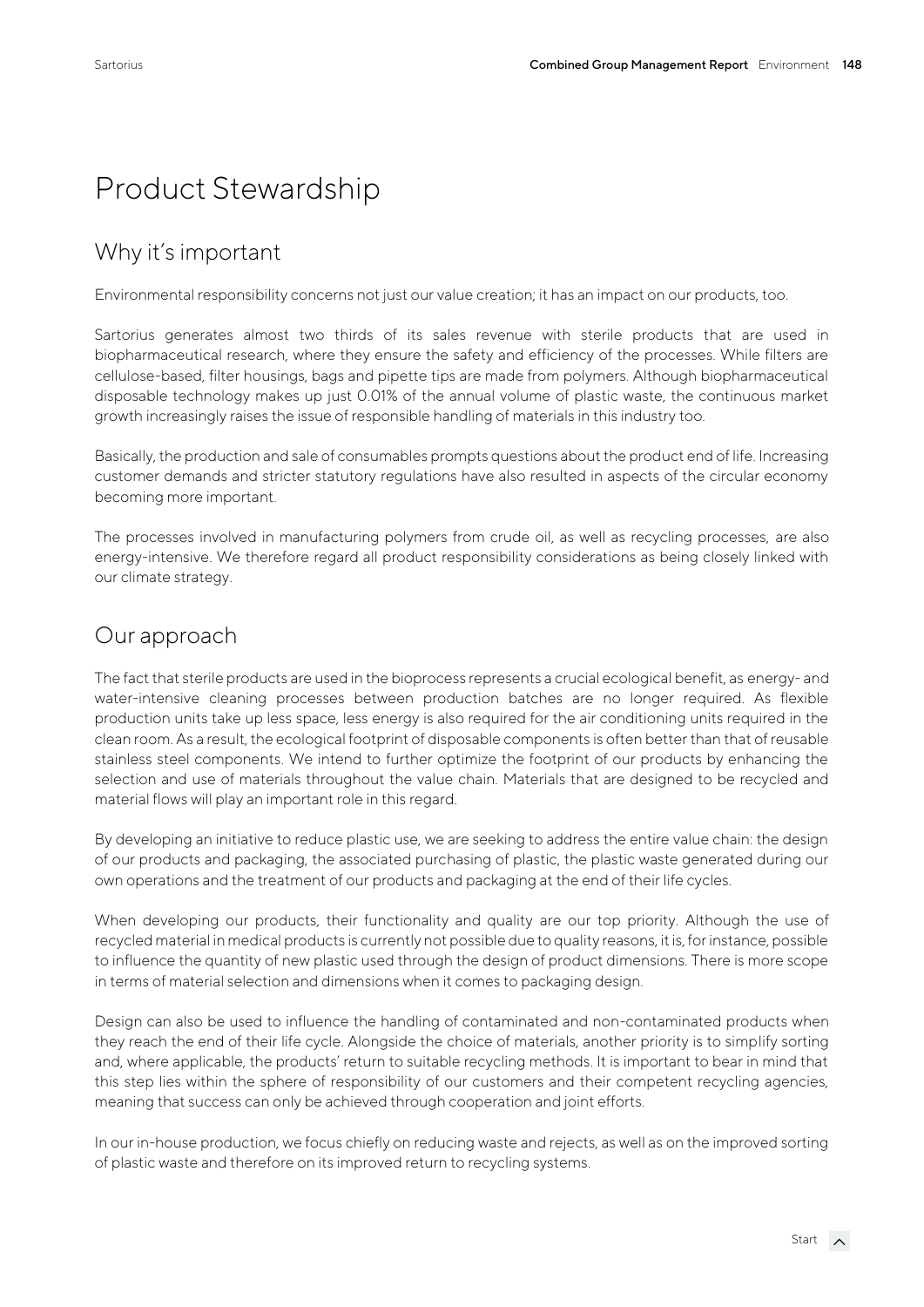However, sustainability in biotechnological production is not just concerned with the use and recycling of plastics, but also takes into account the efficiency and productivity of processes. For example, technological innovations enable process optimizations in the production of larger volumes of active pharmaceutical ingredients. Sartorius continuously develops its products with this in mind and helps its customers design their production processes in a more sustainable manner. Sartorius deals intensively with the issue of how its customers can produce more sustainably by modifying the process parameters. For this purpose, Sartorius is involved in the National Institute for Innovation in Manufacturing Biopharmaceuticals (NIMBL) and other bodies.

## Our performance

The Sartorius plastic reduction initiative was agreed at the end of October 2020. In the year under review, work was carried out to integrate the targets set within operational divisions. Various projects focused on the reduction of packaging waste, the recycling of production waste and end-of-life-cycle strategies were continued, with new projects initiated.

Sartorius uses ultra-pure plastic film to produce disposable bags for use in bioprocesses. Two of our three film families are suitable for mechanical recycling. At the Aubagne site, waste material produced during bag production is collected, shredded and recycled with the help of external partners.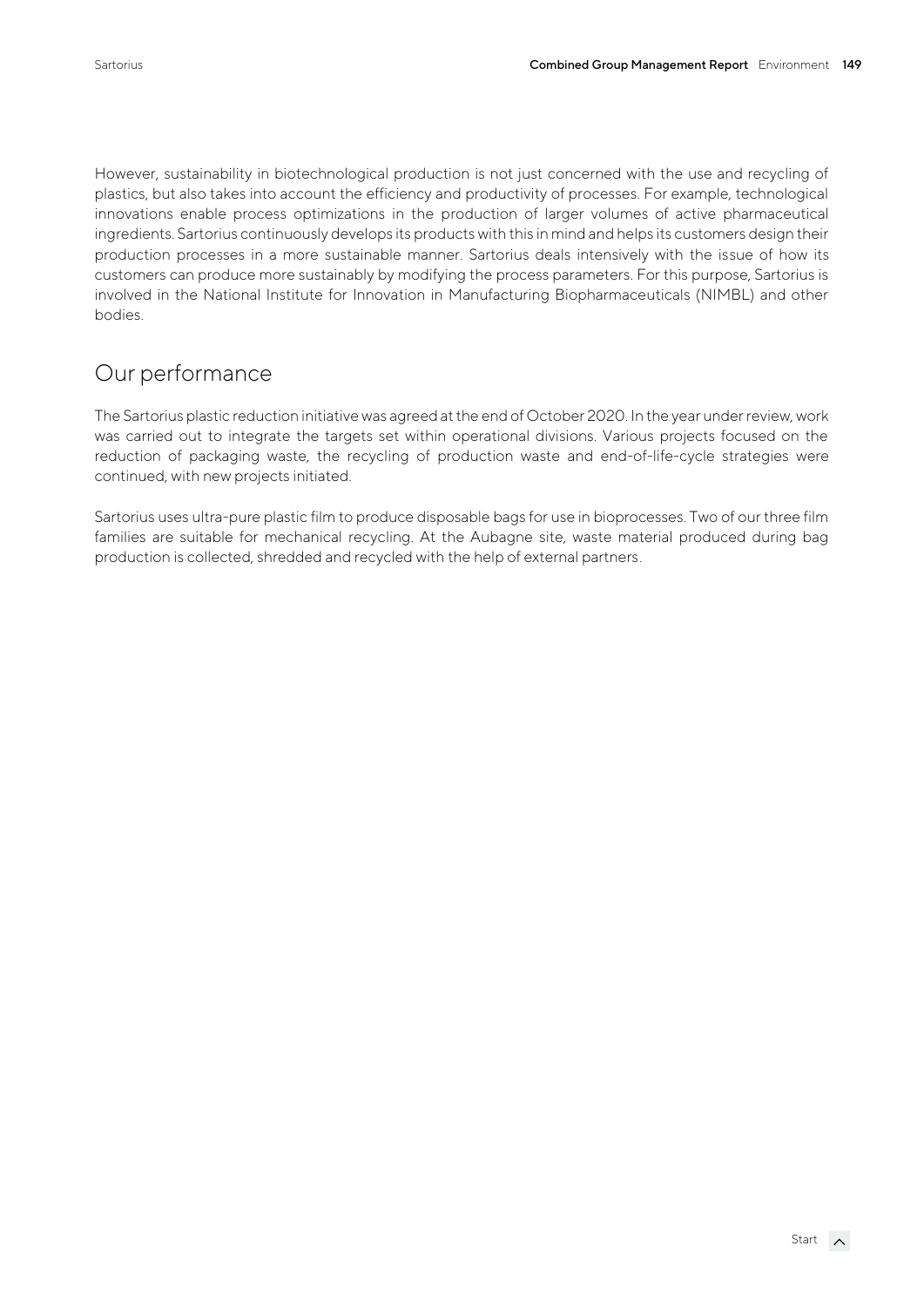

# Water and Effluents

#### Why it's important

Water is the number-one source of life and the basis for nutrition and a healthy life on earth. One of the central challenges of the 21st century is to provide a growing global population with permanent access to clean water in the volumes necessary to meet its basic needs and enable its social and economic development.

The demand for water will rise by approx. 55% by 2050, with more than two billion people already denied access to clean drinking water. By 2030, 700 million people may be forced to leave their homes due to a lack of water.

Some 19% of available water is required by industry. First and foremost, Sartorius uses water in membrane production and filter assembly.

#### Our approach

Göttingen and Yauco are the production sites with the highest water consumption, as filter membranes are made there. Larger quantities of water are required, especially for production using the percipitation bath method. Both sites hold ISO 14001 certification. Environmental management covers energy and material consumption, emissions, use of space, waste and effluents. In order to further improve the management of water-related risks and opportunities, the plan is to supplement the ISO standard with an explicit water-related component (ISO 14002-2). Sartorius is happy to get to grips with the expected requirements and proposals in order to implement further effective water-related improvement measures.

Sartorius already attaches considerable importance to the efficient use of water as a resource, as reflected in numerous efficiency measures that are already implemented or planned. Membrane production, for example, largely takes place in closed loops. This means that the water and solvents used are repurified after use. At the main site in Göttingen, the water required for rinsing processes, in particular, is reduced by means of optimized process stages. At the Guxhagen site, a project for the circulation of test water is planned; as a result, it will be possible to store several cubic meters of water on a daily basis, with this water available for reuse.

Apart from optimizing water consumption, Sartorius is also working on the resource-saving sourcing of water. At the Yauco site, a network of roof cisterns collect rainwater that can be used for a variety of applications.

In 2022, Sartorius plans to set out a strategy and concrete targets in order to further optimize the use of water as a resource and therefore further reduce its consumption.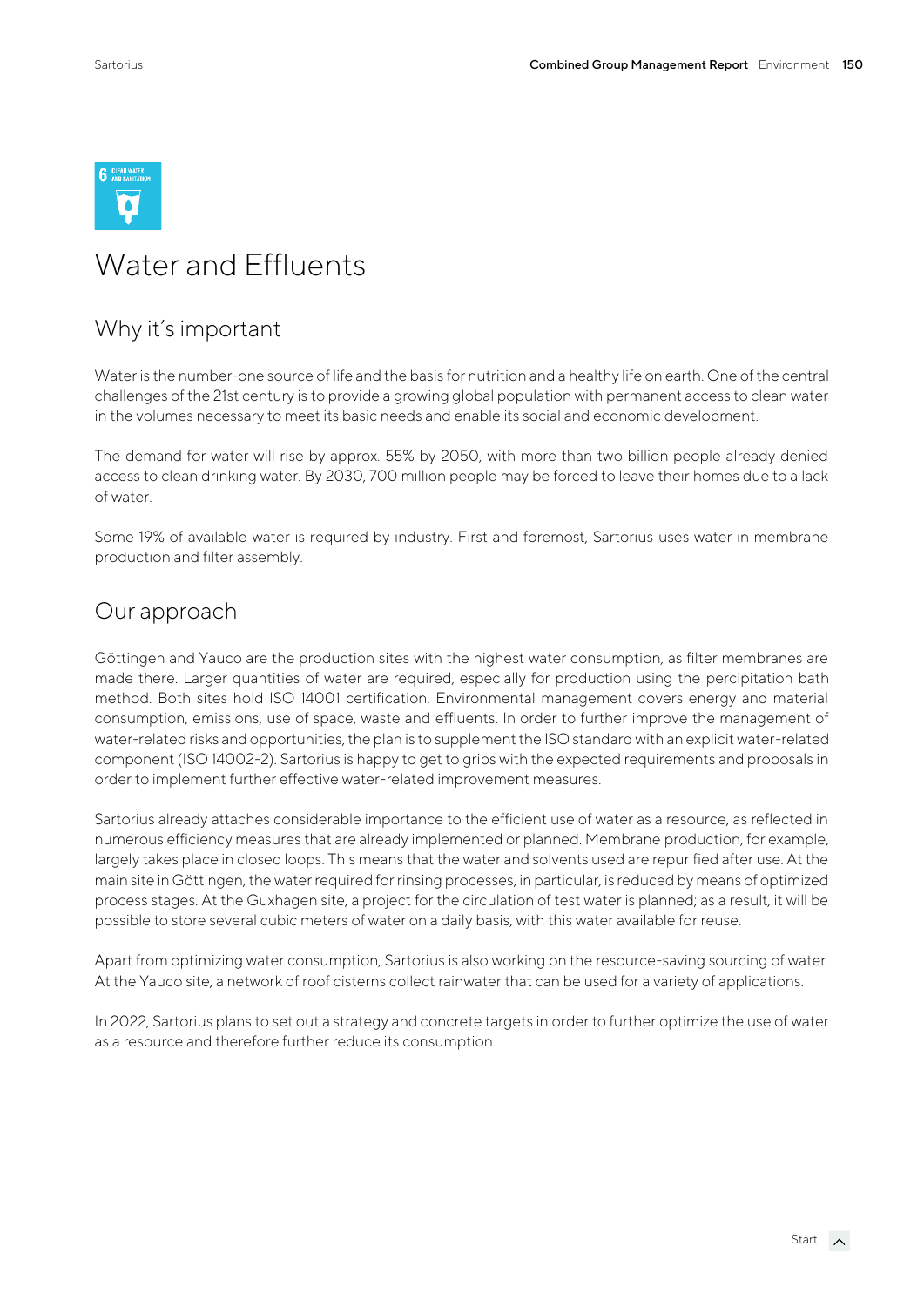## Our performance

#### Water Withdrawal1,2

|                              | 2021   |
|------------------------------|--------|
| Total water withdrawal in MI | 692.67 |
| Surface water in MI          | 10.54  |
| Groundwater in MI            | 18.98  |
| Third-party water in MI      | 663.16 |

1 Production sites acquired during the year are not counted and, in line with the reporting guideline, will be included in the report next year. This includes the production sites in Bielefeld (Germany) and Freiburg (Germany). Sartorius Stedim Data Analytics (Sweden) is not counted, as it is an IT company that does not produce any goods.

2 This key indicator is reported in the non-financial statement for the first time. The underlying data for individual locations is an estimate.

#### Water Withdrawal in Areas with Water Stress<sup>1,2,3</sup>

|                              | 2021   |
|------------------------------|--------|
| Total water withdrawal in MI | 483.09 |
| Surface water in MI          |        |
| Groundwater in MI            | 3.00   |
| Third-party water in MI      | 480.09 |

1 Production sites acquired during the year are not counted and, in line with the reporting guideline, will be included in the report next year. This includes the production sites in Bielefeld (Germany) and Freiburg (Germany). Sartorius Stedim Data Analytics (Sweden) is not counted, as it is an IT company that does not produce any goods.

2 Areas of water stress are assesed based on the World Resources Institute "Aqueduct Water Risk Atlas". We consider areas where water stress is classified as high (40-80%) or extremely high (>80%).

3 This key indicator is reported in the non-financial statement for the first time. The underlying data for individual locations is an estimate.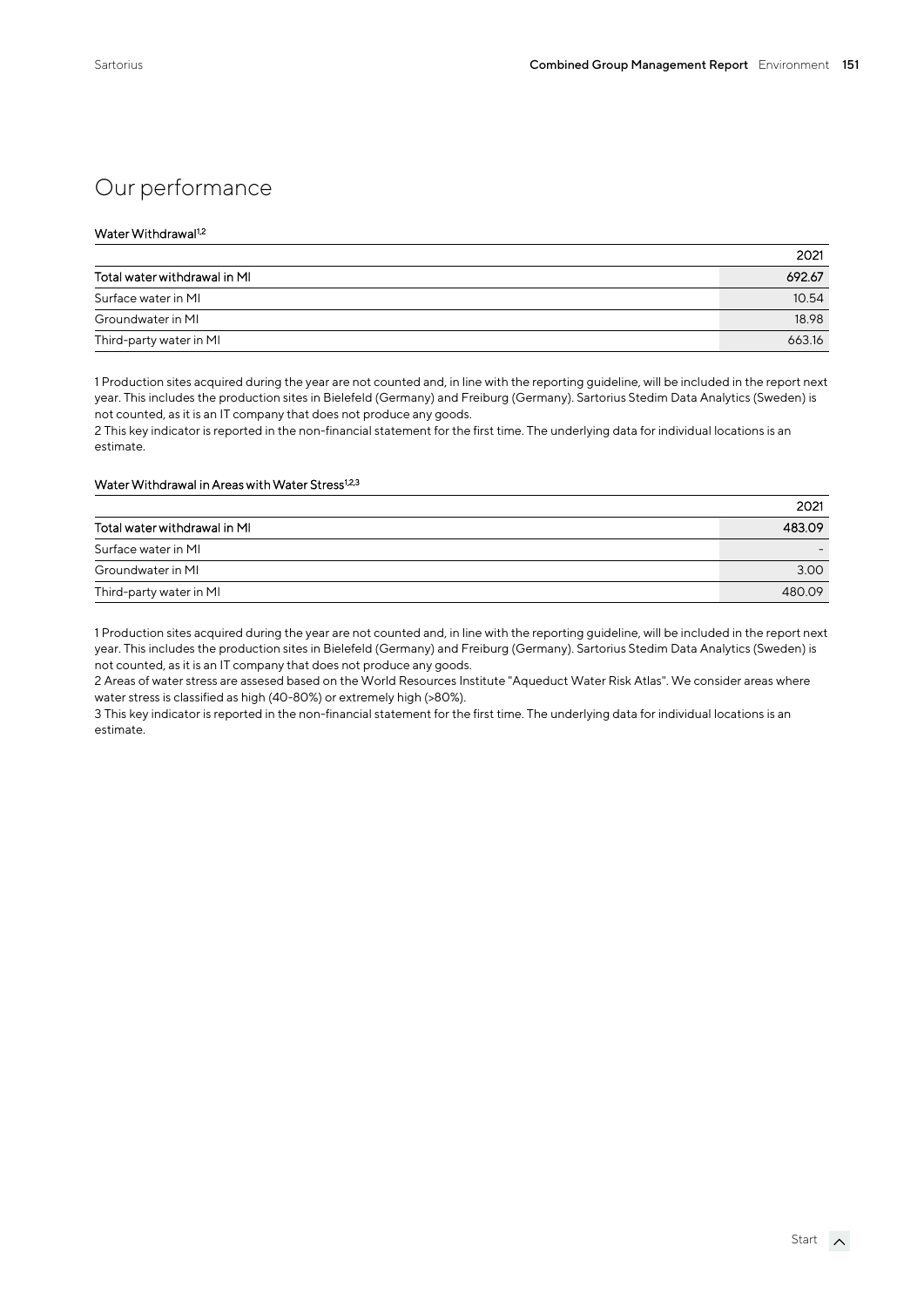

## Waste

#### Why it's important

All kinds waste are generated at any company. This applies particularly to manufacturing companies. The disposal of operating waste is governed by law and handled differently from country to country. As the handling of hazardous and nonhazardous waste has a considerable influence on its release into air, water and soil – and therefore a direct impact on human health and the environment – well-conceived waste management is a high priority.

On top of waste such as plastic, paper and metal, Sartorius' operations – especially in relation to membrane production in Göttingen and Puerto Rico – also generate hazardous waste. In some cases, contaminated waste is produced in the downstream value chain, i.e. the use of our products by customers and users. This applies in particular to the deployment of our products in biopharmaceutical manufacturing processes.

#### Our approach

In respect of waste management, Sartorius works on continuous improvement through a five-step approach to the waste hierarchy. The aim is to conserve resources, avoid pollution and reduce emissions. Two areas of focus for Sartorius are initiatives on waste prevention and recycling.

Sartorius works on waste prevention by improving production processes, e.g. by reducing production waste. This pertains especially to bag, membrane and candle production. Hazardous waste is mainly generated through the use of solvents in membrane production. While our production processes already largely operate on a closed-loop basis, we nonetheless see opportunities to further reduce hazardous waste in relation to the volumes produced.

Recycling represents a further key component of our waste management. In Aubagne, we mechanically recycle production waste on-site. This material can then be used for new applications by different companies. In the context of laboratory scale production in Göttingen, for instance, aluminum shavings are pressed into pellets, enabling them to be deployed elsewhere. By signing the European Plastics Pact, Sartorius has entered into a voluntary commitment to recycle more plastic waste. In order to live up to this aim, plastic waste is separated by type and sent for recycling, particularly at the Göttingen and Guxhagen sites. In 2021, a total of 91 metric tons was recycled.

We are also fine-tuning the design of our products and packaging in order to minimize waste in the downstream value chain. In addition to product dimensions and the choice of materials, the main focus here is to simplify waste sorting and the interchangeability of system components. As the majority of products are contaminated following their use within the biopharmaceutical process, the requirements in terms of recycling are high. Sartorius is actively working on the continued development of advanced recycling methods and the composition of product materials, the aim being to keep these to a minimum and facilitate recycling for customers. Partnerships with customers and disposal contractors are essential in this regard if feasible solutions are to be found and implemented.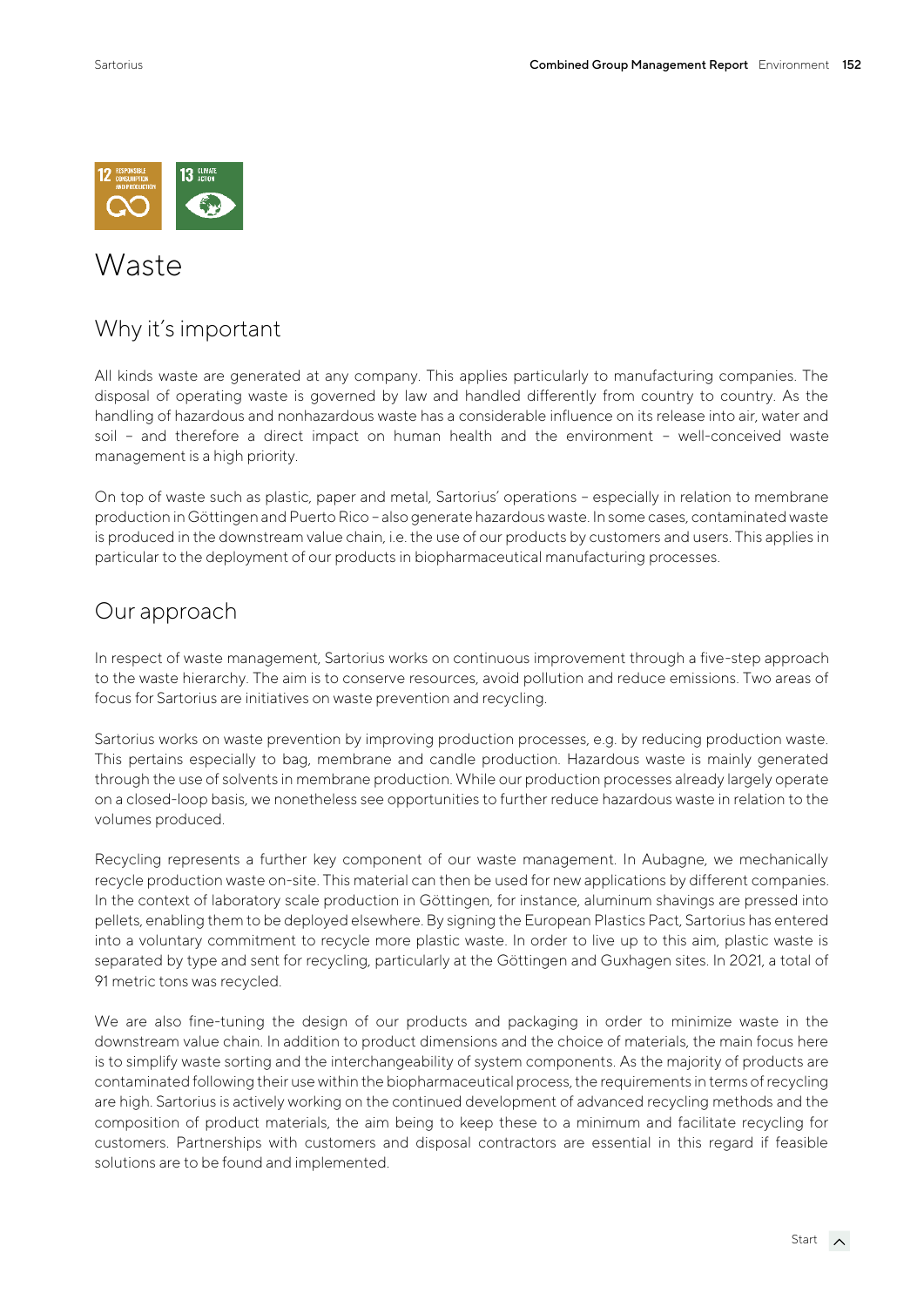To enable all remaining waste – including waste from administrative units – to be properly separated and disposed of, Sartorius has also introduced a color-coded waste separation system in a pilot project in Göttingen.

#### Our performance

#### Generated waste by composition<sup>1,2</sup>

|                                   | 2021   |
|-----------------------------------|--------|
| Total waste in t                  | 11,295 |
| Of which non-hazardous waste in t | 8,060  |
| Of which plastic waste in t       | 2,087  |
| Of which waste paper in t         | 1,614  |
| Of which hazardous waste in t     | 3.235  |

1 Production sites acquired during the year are not counted and, in line with the reporting guideline, will be included in the report next year. This includes the production sites in Bielefeld (Germany) and Freiburg (Germany). Sartorius Stedim Data Analytics (Sweden) is not counted, as it is an IT company that does not produce any goods.

2 This key indicator is reported in the non-financial statement for the first time. The underlying data for individual locations is an estimate.

#### Waste by means of disposal<sup>1,2</sup>

|                                     | 2021  |
|-------------------------------------|-------|
| Recycled waste in t                 | 4,991 |
| Of which non-hazardous waste in t   | 4.464 |
| Of which hazardous waste in t       | 527   |
| Disposed of waste <sup>3</sup> in t | 6,304 |
| Of which non-hazardous waste in t   | 3.596 |
| Of which hazardous waste in t       | 2.708 |

1 Production sites acquired during the year are not counted and, in line with the reporting guideline, will be included in the report next year. This includes the production sites in Bielefeld (Germany) and Freiburg (Germany). Sartorius Stedim Data Analytics (Sweden) is not counted, as it is an IT company that does not produce any goods.

2 This key indicator is reported in the non-financial statement for the first time. The underlying data for individual locations is an estimate.

3 The disposal methods include incineration with and without energy recovery, landfilling and other means of disposal.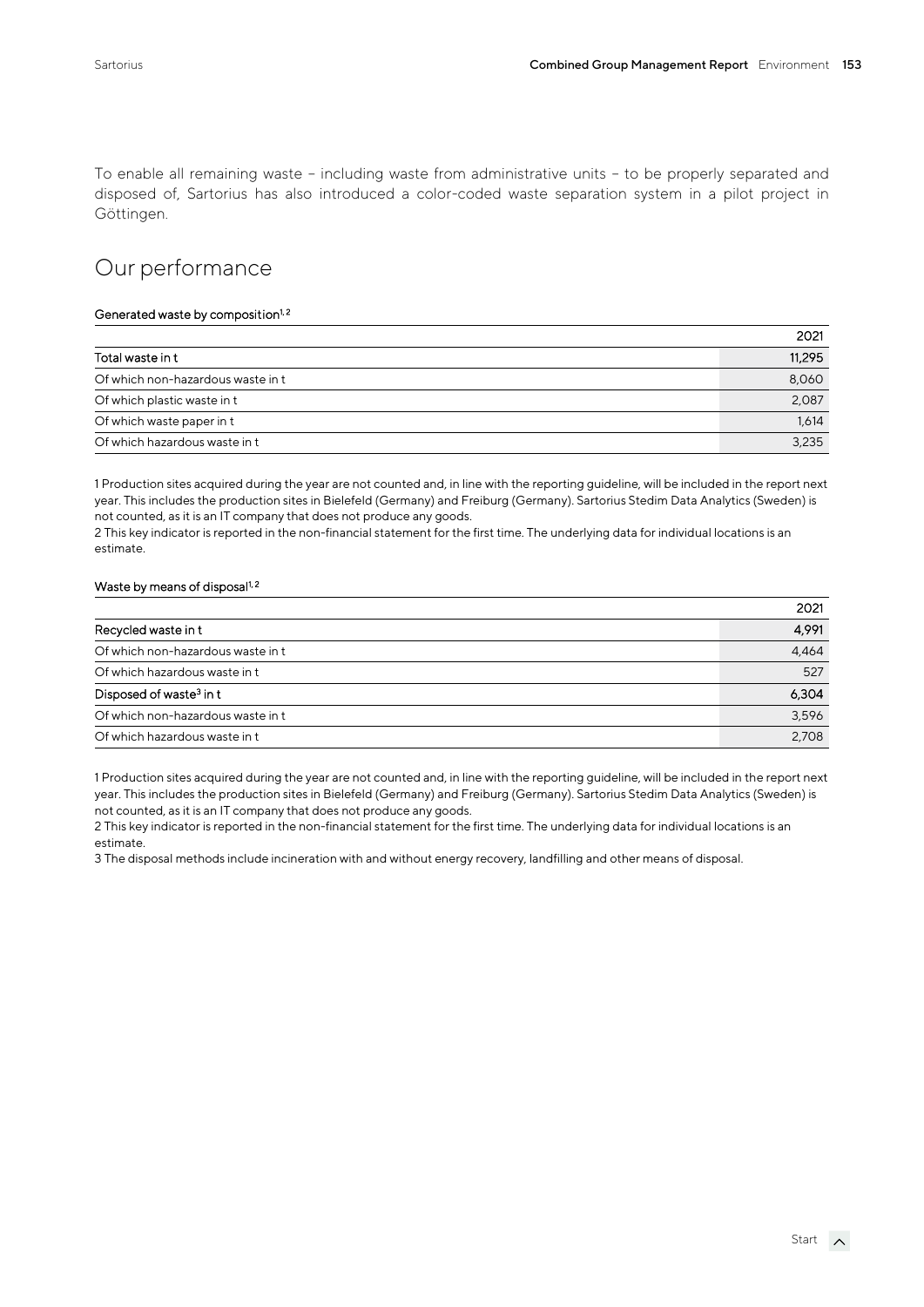# Report of the Independent Auditor

#### Limited Assurance Report of the Independent Auditor on the Non-financial Group Statement

To the Supervisory Board of Sartorius AG, Göttingen

We have performed an independent limited assurance engagement on the Non-financial Group Statement of Sartorius AG, Göttingen, (hereinafter "Company" or "Sartorius AG") as well as the sections entitled "Structure and Management of the Group" and "Business Model, Strategy and Goals" qualified by way of reference as being part of it (hereinafter "Report") for the period from January 1 to December 31, 2021.

As disclosed in the Non-financial Group Statement, ESG assessments of suppliers were conducted by EcoVadis and ESG quick checks of suppliers' production sites were conducted in 2021 as part of quality audits by Sartorius to ensure compliance with the environmental, social and governance standards. The appropriateness and accuracy of the conclusions from the procedures performed was not part of our limited assurance procedures.

#### Management's Responsibility

The management of Sartorius AG is responsible for preparing the Non-financial Group Statement in accordance with sections315b, 315c in conjunction with sections 289b to 289e of the HGB and with Article 8 of the Regulation on the EU Taxonomy (Regulation (EU) 2020/852 of the European Parliament and of the Council of 18 June 2020 on the establishment of a framework to facilitate sustainable investment, and amending Regulation (EU) 2019/2088 (hereinafter "EU Taxonomy Regulation")) and the delegated acts adopted with reference to it, as well as with the Company's own interpretation of the formulations and terms included in the EU Taxonomy Regulation and the delegated acts adopted with reference to it, which are disclosed in the section entitled "Reporting pursuant to the EU Taxonomy."

This responsibility of the Company's management includes the selection and application of appropriate methods to prepare the Non-financial Group Statement and the use of assumptions and estimates for individual disclosures which are reasonable under the given circumstances. Furthermore, the legal representatives are responsible for the internal controls they deem necessary for the preparation of the Nonfinancial Group Statement that is free from material misstatements, whether due to fraud or error.

The EU Taxonomy Regulation and the delegated acts adopted with reference to it contain formulations and terms that are still subject to substantial interpretation uncertainty and for which clarifying information has not yet been published in every case. For this reason, the management has put its interpretation of the EU Taxonomy Regulation and the delegated acts adopted with reference to it on record in the section entitled "Reporting pursuant to the EU Taxonomy" of the Non-financial Group Statement. The management is responsible for this interpretation being justifiable. Due to the inherent risk that uncertain legal terms may be interpreted differently, the legal conformity of the interpretation is subject to uncertainty.

## Auditor's Responsibility

It is our responsibility to express an opinion on the Non-financial Group Statement based on our assurance engagement performed within our limited assurance engagement.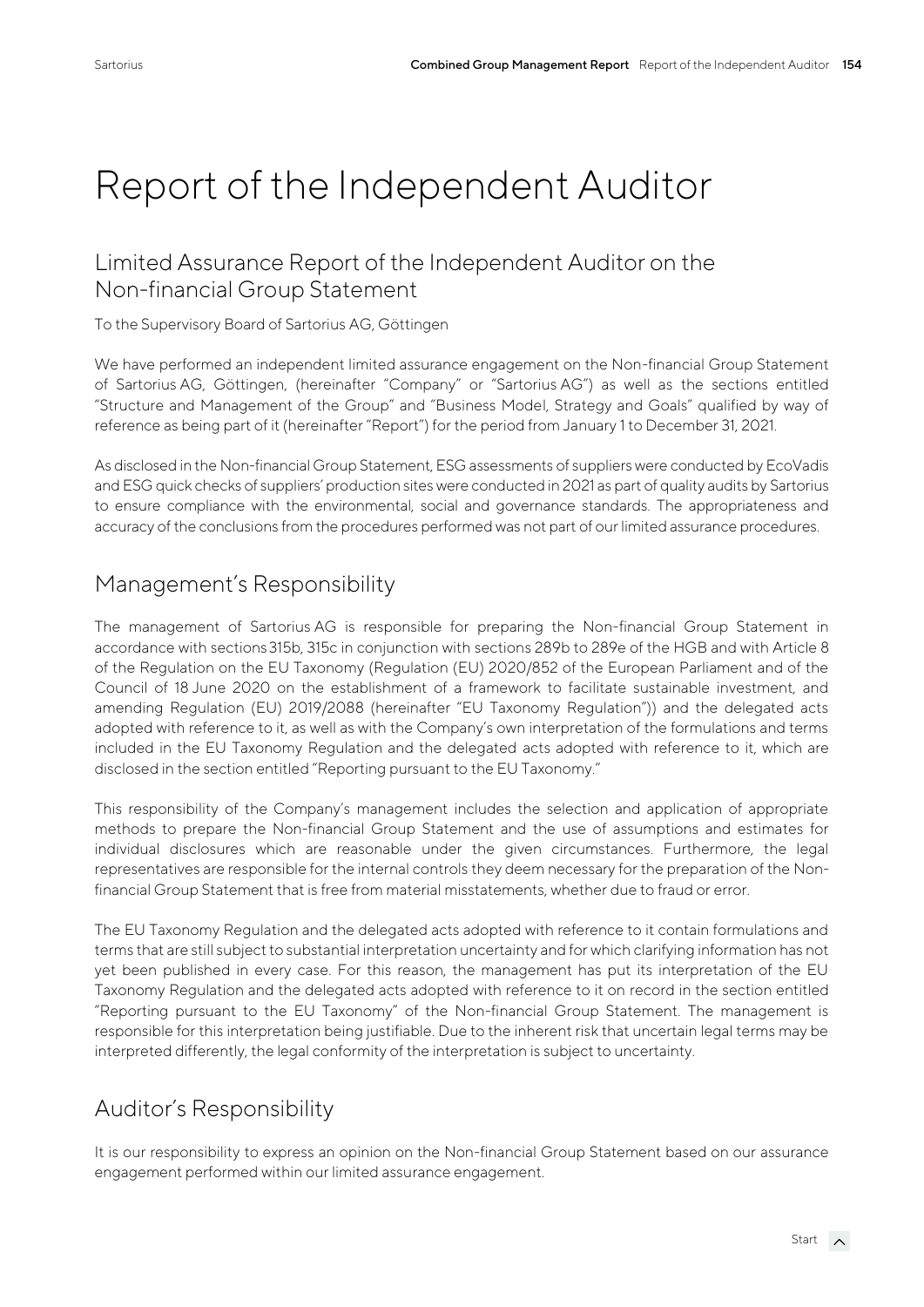We conducted our assurance engagement in the form of a limited assurance engagement in accordance with the International Standard on Assurance Engagements (ISAE) 3000 (Revised): "Assurance Engagements other than Audits or Reviews of Historical Financial Information" published by the IAASB. Accordingly, we have to plan and perform the assurance engagement in such a way that we obtain limited assurance that no matters have come to our attention that cause us to believe that the Company's Non-financial Group Statement for the period from January 1 to December 31, 2021 has not been prepared, in all material respects, in accordance with sections 315b, 315c in conjunction with 289b to 289e of the HGB and the EU Taxonomy Regulation and the delegated acts adopted with reference to it, as well as management's own interpretation presented in the section entitled "Reporting pursuant to the EU Taxonomy" of the Non-financial Group Statement. We do not, however, issue a separate opinion on each disclosure. In a limited assurance engagement, the assurance procedures are less in scope than in a reasonable assurance engagement and therefore provide substantially less assurance than a reasonable assurance engagement. The choice of assurance procedures is subject to the auditor's professional judgement.

Within the scope of our assurance engagement, we performed, amongst others, the following assurance and other procedures:

- Interviews with employees at Group level who are responsible for the materiality analysis in order to gain an understanding of the processes for identifying material topics and corresponding reporting limits for Sartorius AG
- A risk analysis, including a media search, to identify relevant information on Sartorius AG's sustainability performance in the reporting period
- Assessment of the suitability of internally developed definitions
- Assessment of the design and implementation of systems and processes for the collection, processing and monitoring of disclosures, including data consolidation, on environmental, employee and social matters, respect for human rights, and anti-corruption and bribery matters
- Interviews with employees at Group level who are responsible for determining disclosures on concepts, due diligence processes, results and risks, performing internal control functions and consolidating the disclosures
- Interviews with employees at Group level in order to gain an understanding of the processes for identifying eligible economic activities under the EU Taxonomy
- Inspection of selected internal and external documents
- Analytical procedures for the assessment of data and trends of quantitative disclosures as reported for consolidation at Group level by all sites
- Assessment of local data collection, validation and reporting processes as well as the reliability of reported data based on a sample of the sites in Göttingen and Guxhagen (Germany)
- Assessment of the overall presentation of the disclosures

In determining the disclosures in accordance with Article 8 of the EU Taxonomy Regulation, the management has to interpret uncertain legal terms. Due to the inherent risk that uncertain legal terms may be interpreted differently, the legal conformity of the interpretation and consequently our assurance engagement in this regard are subject to uncertainty.

In our opinion, we obtained sufficient and appropriate evidence to provide a basis for our opinion.